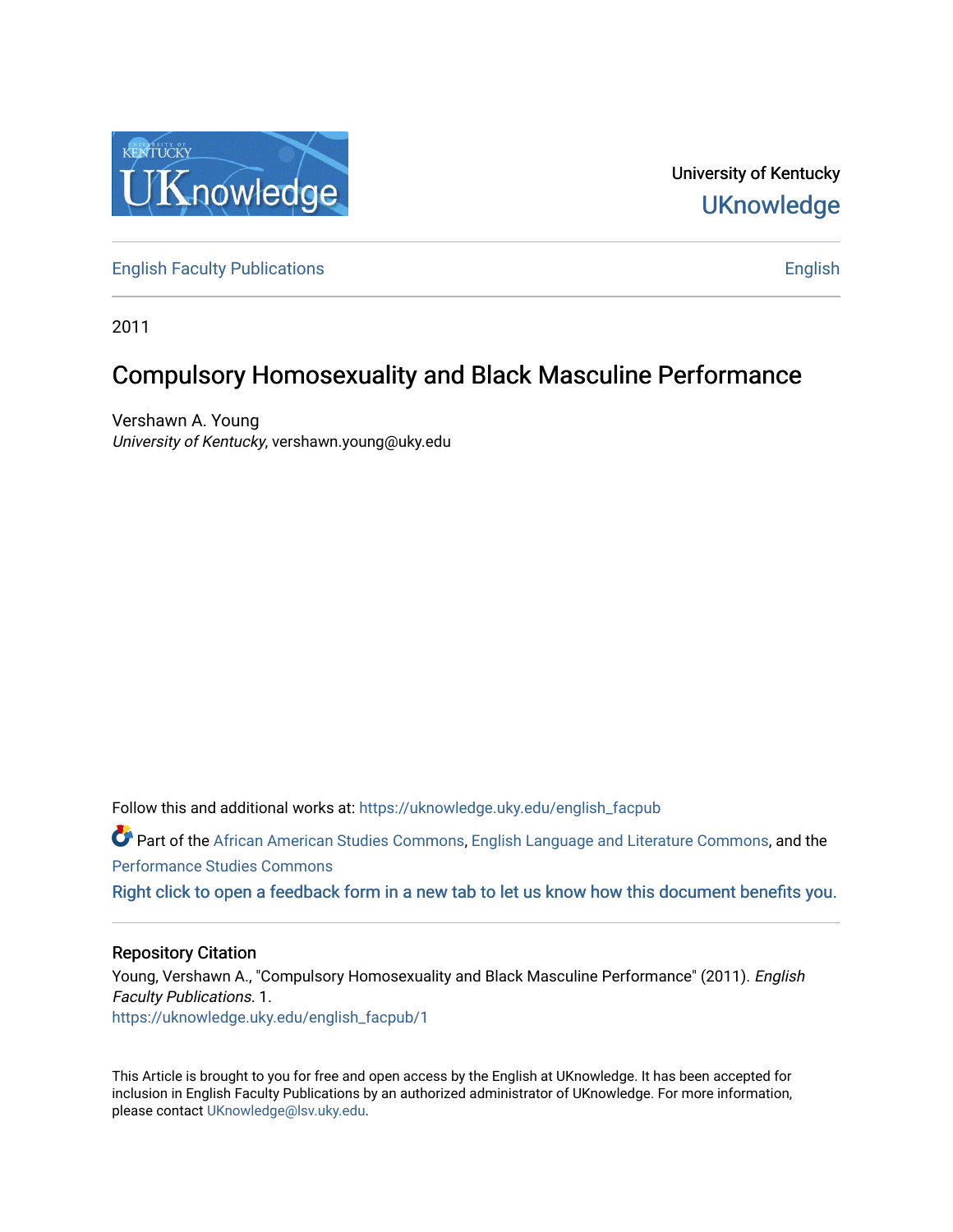# Compulsory Homosexuality and Black Masculine Performance

Digital Object Identifier (DOI) http://dx.doi.org/10.13008/2151-2957.1095

# Notes/Citation Information

Published in Poroi, v. 7, no. 2, article 3.

The author may include the officially published version of the article (version of record) in an institutional or disciplinary repository, provided the posting includes a prominent statement of the full bibliographical details, and a link to the online edition of the journal.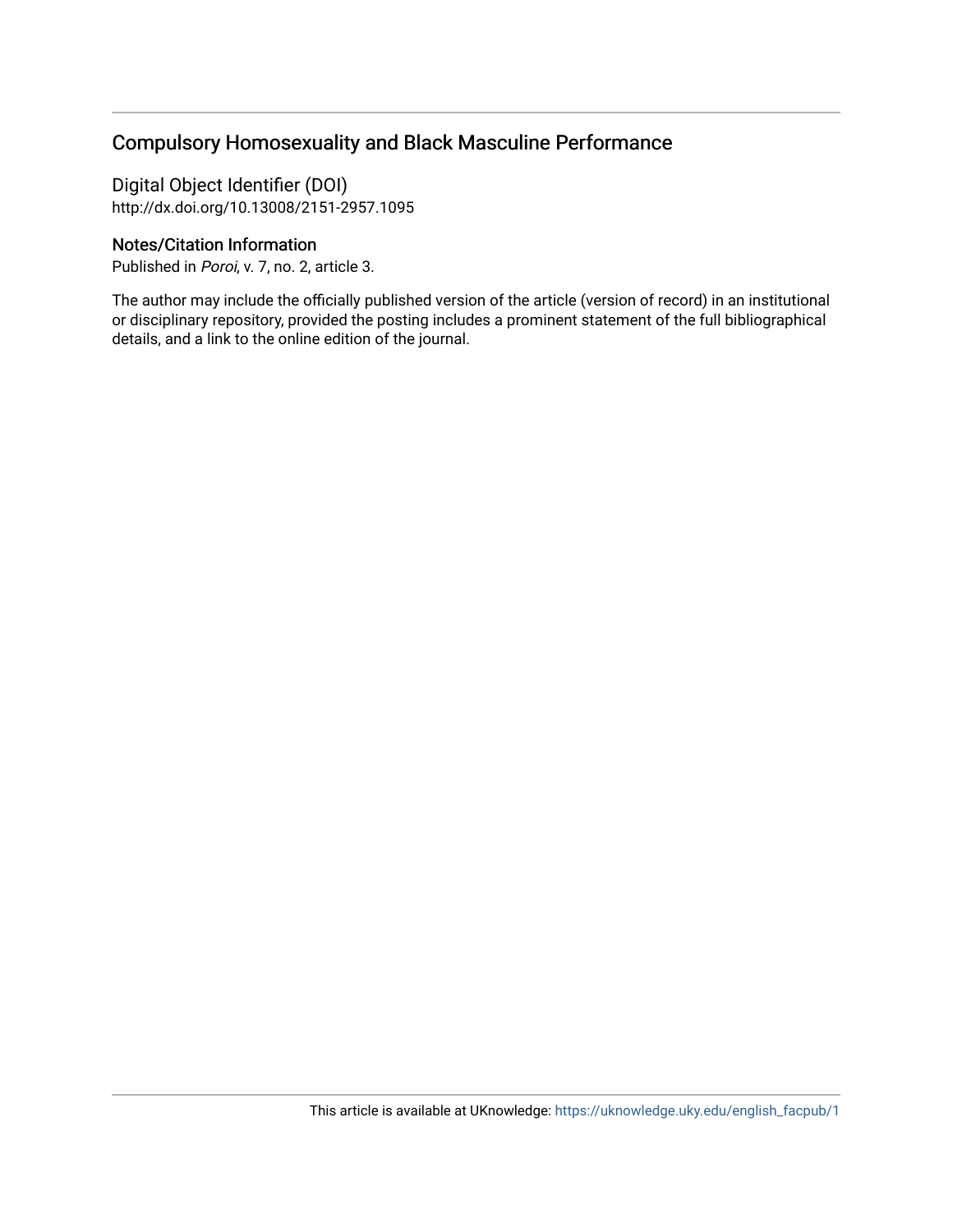# **[Poroi](http://ir.uiowa.edu/poroi) An Interdisciplinary Journal of Rhetorical Analysis and Invention** ISSN 2151-2957

[Volume 7](http://ir.uiowa.edu/poroi/vol7) [Issue 2 \(2011\)](http://ir.uiowa.edu/poroi/vol7/iss2) *[Sexing the Colorlines: Black Sexualities, Popular](http://ir.uiowa.edu/poroi/vol7/iss2) [Culture, and Cultural Production](http://ir.uiowa.edu/poroi/vol7/iss2)*

DOI: 10.13008/2151-2957.1095 [Article 3](http://ir.uiowa.edu/poroi/vol7/iss2/3)

# Compulsory Homosexuality and Black Masculine Performance

Vershawn A. Young *University of Kentucky*

Copyright © 2011 Vershawn A. Young

#### Recommended Citation

Young, Vershawn A.. "Compulsory Homosexuality and Black Masculine Performance." *Poroi* 7, Iss. 2 (2011): Article 3. Available at: <http://dx.doi.org/10.13008/2151-2957.1095>

#### Hosted by [Iowa Research Online](http://ir.uiowa.edu)

This Article is brought to you for free and open access by Iowa Research Online. It has been accepted for inclusion in Poroi by an authorized administrator of Iowa Research Online. For more information, please contact [lib-ir@uiowa.edu.](mailto:lib-ir@uiowa.edu)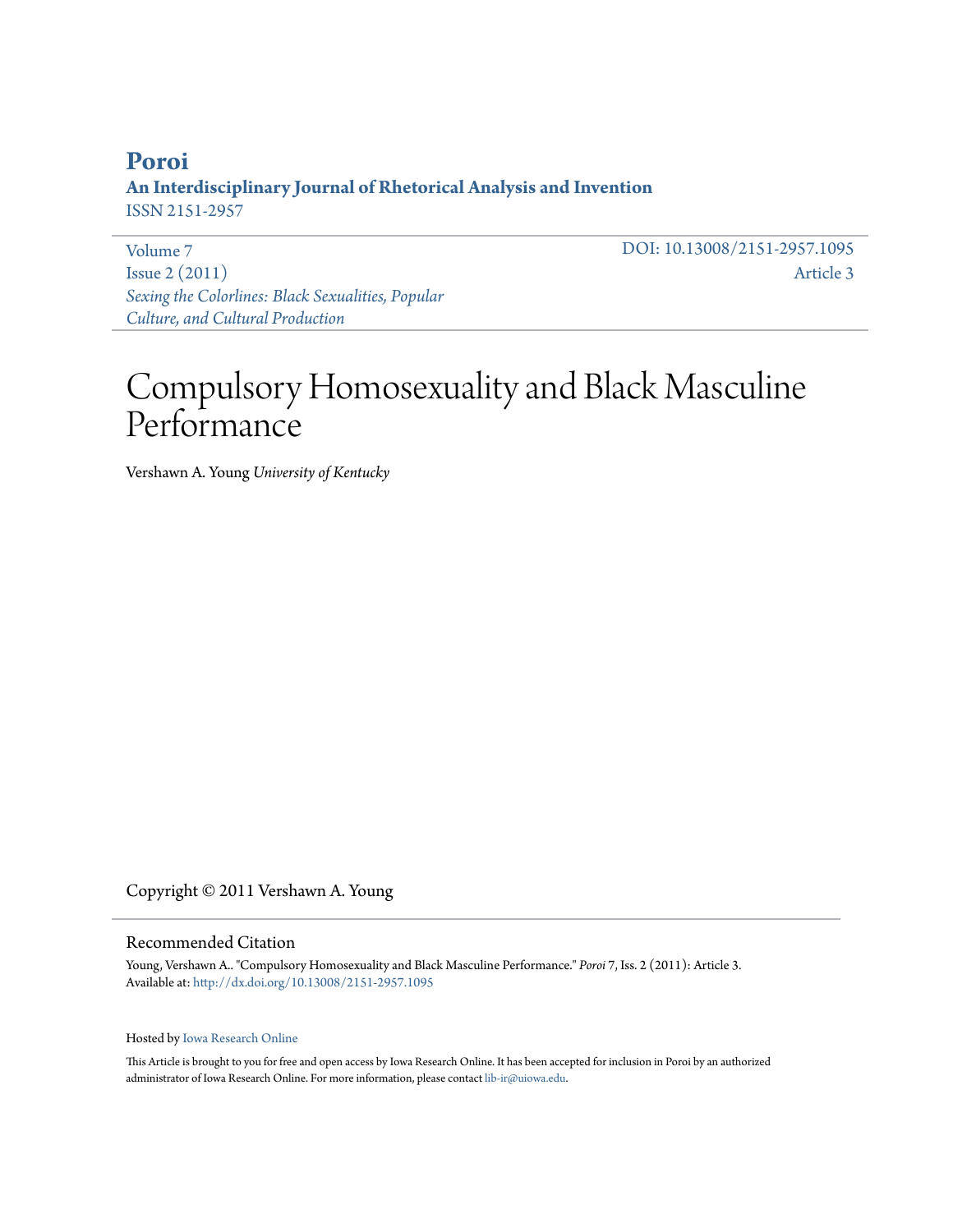Sexing the Colorlines: Black Sexualities, Popular Culture, and Cultural Production

# **Compulsory** Homosexuality and Black Masculine Performance



#### Vershawn Ashanti Young

Dept. of English, Rhetoric and African American Studies, University of Kentucky, Lexington, KY USA

Poroi 7, 2 (June 2011)

Young appears coy here about the status of his sexuality. He seems invested in rendering a story that highlights how he is constantly perceived as a "faggot" due to his failed performance of proper (black) masculinity and his ability to speak WEV. But he never explicitly claims a gay identity, leaving the reader to speculate.

#### Press Reader 1 for Your Average Nigga

Young is conversant with the ideas that Richard Rodriguez espouses in HUNGER OF MEMORY, and disagrees with many of them, yet fails to connect Rodriguez' arguments about language to Rodriguez' gender and sexual conflict, which become apparent in later works. [Rodriguez's] admiration for those brown male bodies sweating under hard labor in the sun was not simply--as we find out later--just a symbol of lost Mexican culture… Rodriguez is an interesting example for him in more ways than one.

### Press Reader 2 for Your Average Nigga

I admit to admiring black men in the barbershops I frequent, describing them in the prelude of my first book, Your Average Nigga (2007), as speaking a "spicy black lingo" and performing the black masculinity I wish to embody yet fail to fully enact. In that book my main intent was to discuss gender performance and not sex/sexuality, risking for theoretical purposes a binary that scholars of queer studies and performance studies, such as Judith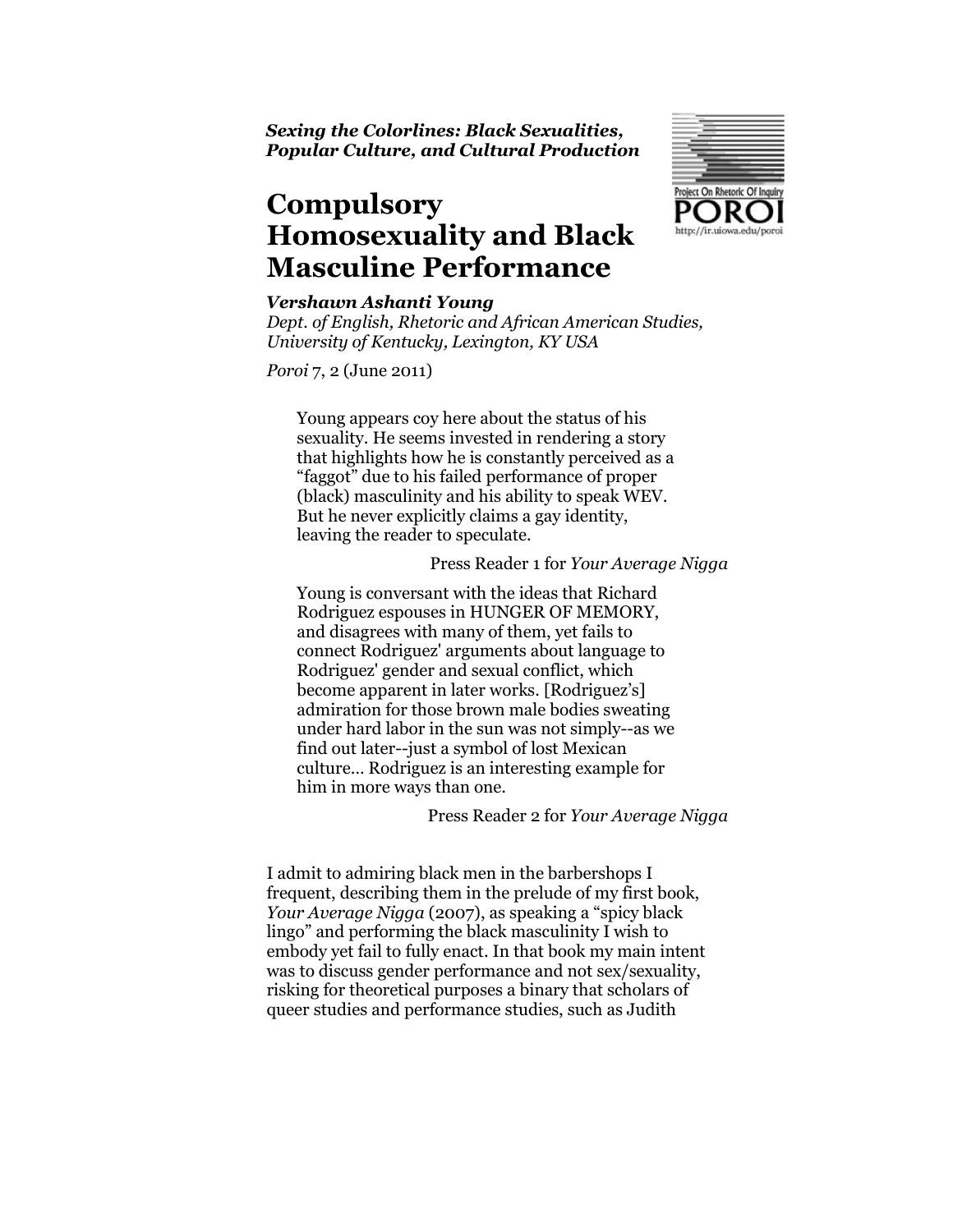Butler<sup>1</sup> and E. Patrick Johnson (2001, 2003) have worked to deconstruct. I was, however, borrowing from a particular perspective on masculine performance that does draw a distinction between gender and sexuality, a distinction perhaps best articulated by writer James Baldwin. In a personal reminiscence on various identity labels, he says, "The condition that is now called gay [circa 1985) was then called queer [when he was coming of age]. The operative word was *faggot* and, later, pussy, but those epithets really had nothing to do with the question of sexual preference: You were being told simply that you had no balls" (emphasis in original, 1985, 681). Still, even with Baldwin's convincing anecdote, I am aware that the issues raised in the epigraphs by both prepublication readers are quite valid. In fact they prompt a question I had not previously entertained: Can I obtain through copulation the gender satisfaction I cannot achieve through imitation?

Similar questions regarding sexuality have been raised about black male autobiographers who ruminate on perceptions of their gender performance. Literary critic Kenneth Warren, for instance, says, "there is not enough of [Michael] Awkward," in his Scenes of Instruction (1999), "overcoming anxieties about his masculinity [and] his sexuality" (893). And even before encountering the passage where Awkward writes that his sister insists he disclose his sexuality ("Michael, are you a homosexual?"; "Michael, you sure you're not a faggot?" [61-61]) I had speculated about his orientation myself. He writes later in the book that he is heterosexual.

These examples highlight the guesswork and homoerotic innuendo that, I argue, is always raised by black male gender performance, particularly performances that are not explicitly or verifiably heteronormative. To put it another way, when black males' racial identity is called into question, as it inevitably is if we are or strive to be middle class, so is our sexuality; and while sexuality, according to some thinkers such as James Baldwin, is primarily a matter of private behavior, it is perceived to be performed publicly through gender, through one's display

-

<sup>1</sup> I am, of course, referring to Butler's well-known works on gender and sexuality, Gender Trouble (1990) and Bodies That Matter (1993). But my primary notation refers to perhaps a lesser-known interview with Butler where she flatly opposes gender/sex binaries. (See Peter Osborne and Lynne Segal, "Gender as Performance: An Interview with Judith Butler," 1994).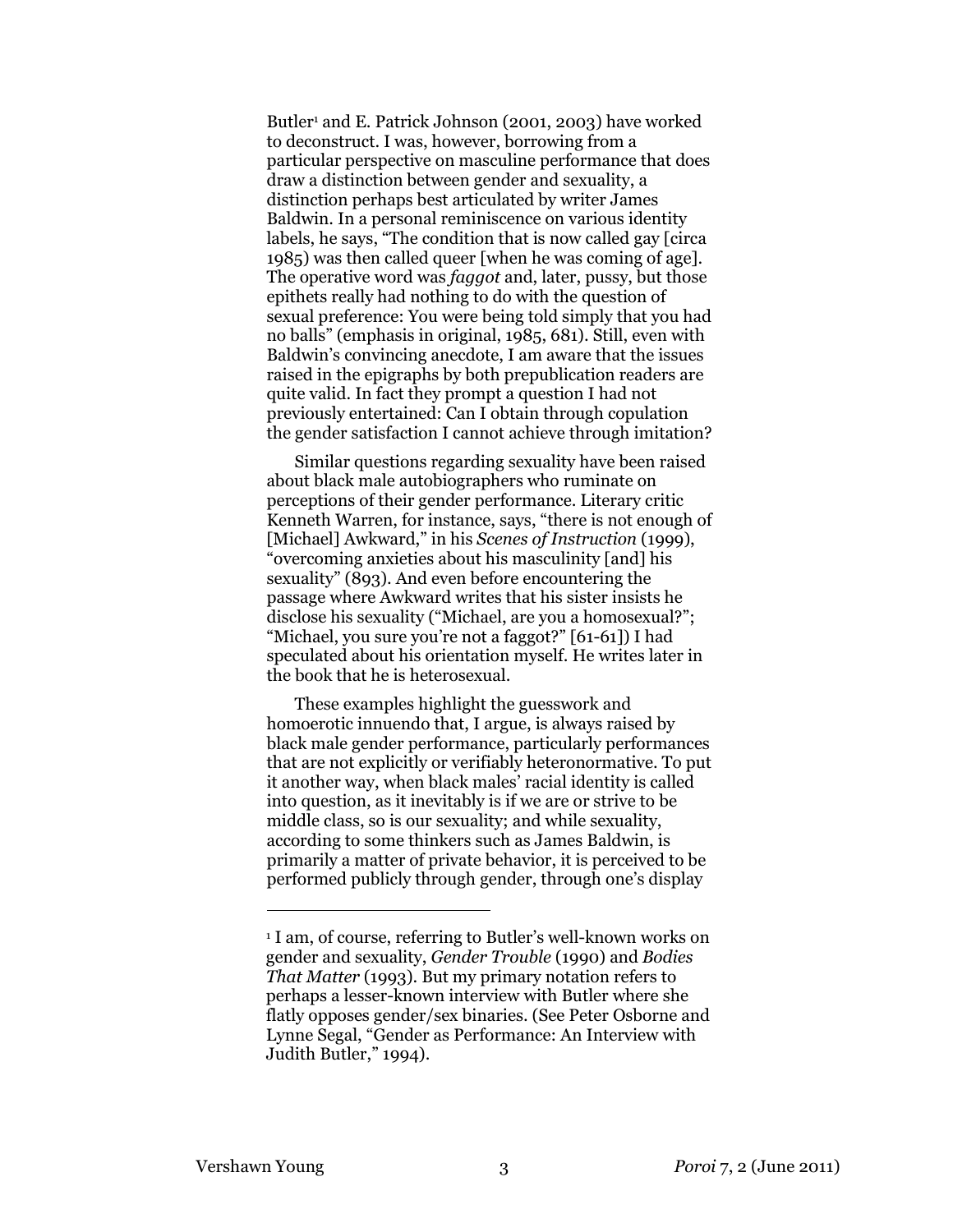of masculinity. The problem is that the rules that govern adjudication of these performances shift in different contexts among different groups. So, the working-class, black masculine behaviors I covet in the barbershop that include jive talk, displays of swagger, and pimp walks, shift into performances that may be feared in a bank like Merrill Lynch.<sup>2</sup> Thus an exceptional performance in one site is an unacceptable performance in another site. And what must the performer do when folks from two different sites, with different expectations, converge, when folks from Merrill Lynch mix with those from the barbershop? For which group must he perform? What is the measure of his success? What are the consequences of failure? How does he adequately represent his sexuality? And why must he have to?

In Your Average Nigga, I call the dilemma these questions pose the burden of black male racial performance, the burden to prove what constitutes your maleness and Blackness. I am stressing the relation between gender performance and sexuality here, and I want to place what I mean in that specific domain, and call the requirement for black men to front performative claims about their sexuality for speculative antagonists or curious friends, compulsory homosexuality. This term does not entail the pressure put upon someone to admit he is gay because he acts or speaks a certain way, nor does it mean outing someone you think you know is gay. Eve Kosofsky Sedgwick (1990) accomplished the aforementioned work

 $\overline{a}$ 

<sup>2</sup> The reference to Merrill Lynch connects together to highly publicized cases of race involving Merrill Lynch. The first recalls the racial profiling of rap artist Juvenile (Terius Gray) in the summer of 2000. Juvenile was stopped by police officers along with his business associates in an upper class area of California at the ATM of a Merrill Lynch banking branch. According to reports, Juvenile and his associates were in California to tape an episode of a MTV summer series. The police questioned and detained him and his colleagues until their story checked out with their hotel and MTV (see Maria A. Lopez, The Criminal Element: Blacks In America.

http://clearinghouse.missouriwestern.edu/manuscripts/4 69.php).

The other is the 2005 racial discrimination suit filed by a group of African American brokers who work for Lynch (See http://registeredrep.com/news/merrill-racialdiscrimination/).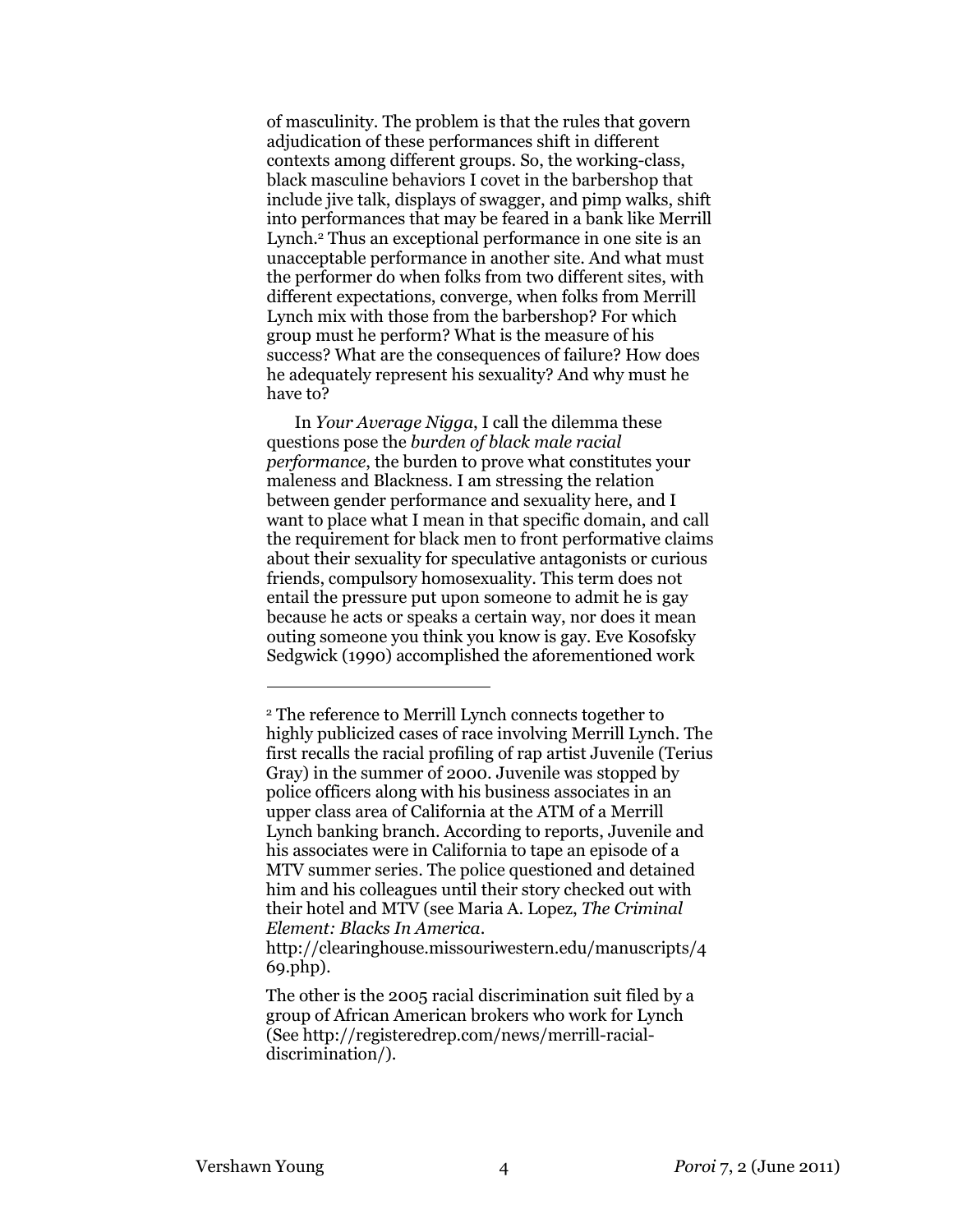in her seminal study on the epistemology of the closet. Instead, it defines the requirement all black males face to disprove or accept a homosexual identity as part of our performance of race.

For me, compulsory homosexuality is different from the way anti-gay, mostly ultra-religious conservatives use the term to describe their resistance to gay culture, literature, themes, and inclusive education. Ultraconservatives unfortunately view efforts to teach tolerance about people's sexualities as clandestine attempts to pressure vulnerable youth to be gay. However, my use of compulsory homosexuality signifies a distinct difference, which does not seek to reify a narrow-minded conservative viewpoint. In this context, I use the term to highlight the vexed relationship of race and sexuality to black male gender performance, a performance that must always respond to the question of homosexuality in relation to whiteness. Or, more generally, I argue that in relation to the mainstream, white masculinity defines black male gender performance within a patriarchal American culture. This terrain exists and is predominantly defined by and in relation to the social and political governance of white men.

Thus, in my use of the term black masculine performance, I am drawing on a range of scholars who argue that the relation of society to and its impact on gender/sexuality must always be taken into account. Among those are E. Patrick Johnson (2003) and Jose Estaban Munoz (1999). Since I want to be quite clear about my terms, let me briefly discuss points from the particular two sources –Baldwin and performance scholar Richard Schechner — that drive the way I am using performance. In his essay already quoted, Baldwin writes,

The American ideal, then of sexuality appears to be rooted specific in the American ideal of masculinity. This ideal has created cowboys and Indians, good guys and bad guys, punks and studs, tough guys and softies, butch and faggot, black and white (1985, 678).

Like Baldwin, I observe the enacting and the interrelationship of American society, gender, race and sexuality in the descriptors and epithets used to avow or ascribe gender performances. But what is a gender performance?

While discussing "construction of gender" as performance, Richard Schechner explains that,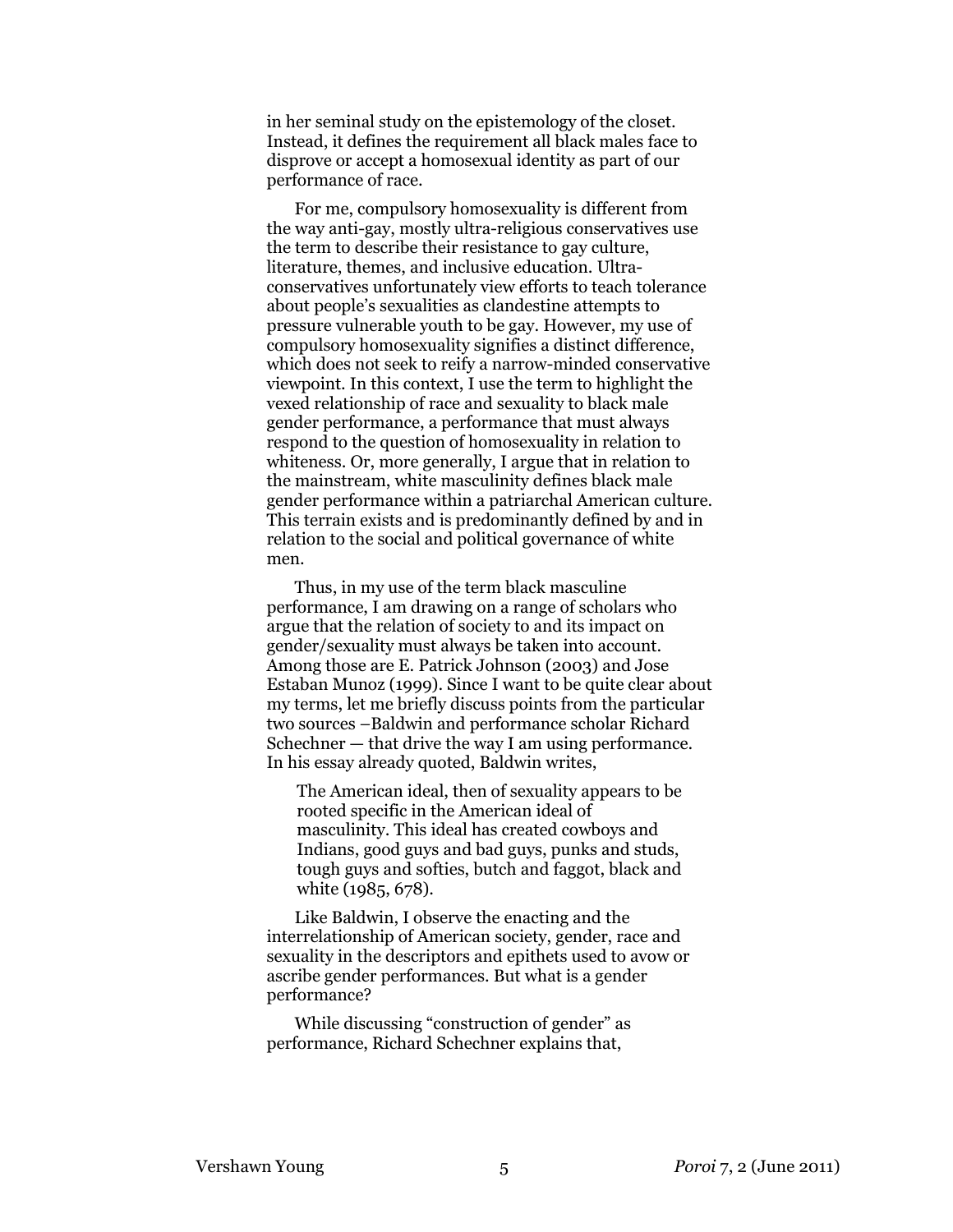each individual from an early age learns to perform gender-specific vocal inflections, facial displays, gestures, walks, and erotic behavior as well as how to select, modify, and use scents, body shapes and adornments, clothing, and all other gender markings of a given society (2002, 151).

Schechner is not here assigning a limitless agency to gender—one that makes it only what one wishes it to be. But he is calling attention to gender's constructed nature, that we all learn gender through language and discourses that assign masculine and feminine values to cultural and personal behaviors. Following from this, we can potentially exploit what we learn in many instances to manipulate and habituate those behaviors that substantiate or subvert gender norms and expectations. At the same time, to be sure, gender is not a performance that is always endowed with agency for management. I think the following anecdote from Baldwin nicely illustrates gender as masculine performance, in the context in which I am using, and simultaneously calls out distinctions between gender and sexuality and their connectedness:

On every street corner, I was called a faggot. This meant that I was despised, and, however, horrible that is, it is clear. What was not so clear at that time of my life was what motivated the men and boys who mocked me and chased me; for, if they found me when they were alone, they spoke to me very differently—frightening me, I must say, into a stunned and speechless paralysis. For when we were alone, they spoke very gently and wanted me to take them home and make love (emphasis in original, 1985, 684).

Baldwin describes the masculine performance of the boys who called him "faggot" in terms of their varying vocal intonations and use of insults to front gender distinctions. Yet, some of Baldwin's apparently more masculine antagonists were interested in him sexually, which complicates easy correlations between gender performance and sex/sexuality. Heterosexual performances do not mean one is exclusively straight, nor do queer performances necessarily mean one is wholly gay. Baldwin came to understand this sexual complexity. Indeed, he recognized it from his own experience, but he still wondered what prompted these performances. That same wondering motivates part of the project of this essay.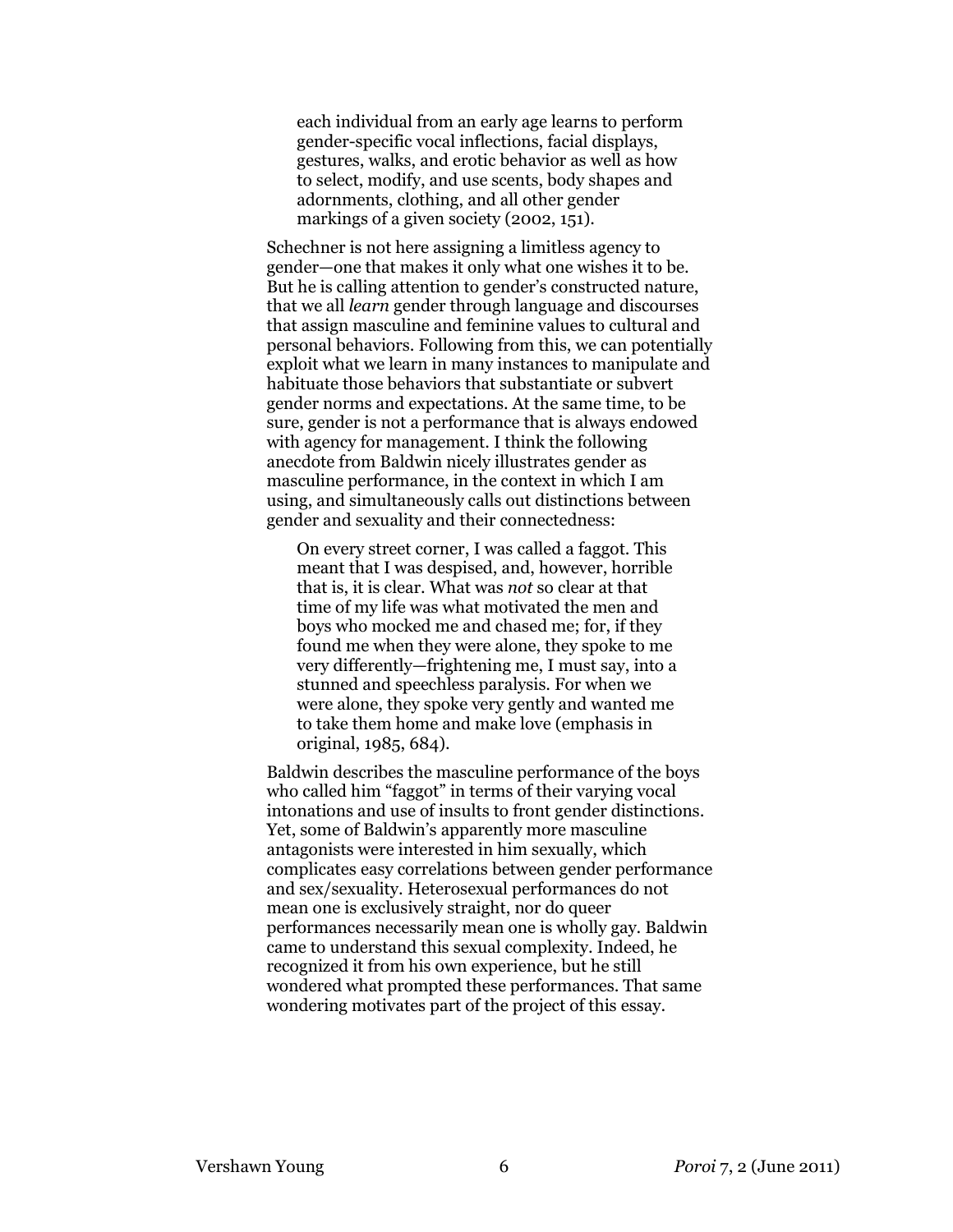# The Difference Between White and Black Men

The burden of racial performance and compulsory homosexuality are intertwined—inseparable—because sexuality, as I see it (pace James Baldwin), is a set of behaviors, a function of what we do and with whom we do it, rather than what we are—and so not really an identity at all.<sup>3</sup> Race, on the other hand, is nothing but an identity, entirely a function of who we are rather than what we do. Notwithstanding, as I will discuss later, race has developed into a mixture of the two, an identity to which is added to the burden of an approved (or disapproved) behavior.

I further use the term compulsory homosexuality to describe this added burden instead of applying the critic and poet Adrienne Rich's (1980) provocative theorizing on "compulsory heterosexuality" because, first, her discussion is invested in the question of sexual orientation whereas my discussion is not. My primary interest is in the racialized gender performances used to assign a manly or unmanly status to black men, statuses that are taken as signs of sexuality. Second, Rich concerns herself with releasing the lesbian experience from the heterosexist pressure that causes its erasure from feminist discourse, a site where it should exist as most prominent. Rich exposes and objects to this pressure because it leads women to unwittingly support or, worse, ignore the heterosexism that seeks to place control of women's reproductive powers in the hands of men. In so doing, this process seeks to identify them as the proper body and sexual objects of male desire. This applies especially and directly to the relationship between white men and white women, and perhaps indirectly to black women, but not at all, or at least not in the same way, to black men.

The normative gender behavior and sexuality that black men respond to are not the same as the heteronormative sexuality held out for white men. As sociologist Roderick A. Ferguson (2004) puts it, "African American culture has historically been deemed contrary to

-

<sup>3</sup> In an 1984 interview with Richard Goldstein, then editor of The Village Voice, Baldwin says: "It seems to me simply that a man is a man, a woman is a woman, and who they go to bed with is nobody's business but theirs. I suppose what I'm really saying is that one's sexual preference is a private matter" (183). (See James Baldwin: The Legacy, ed. Quincy Troupe. Simon and Schuster: New York, 1989.)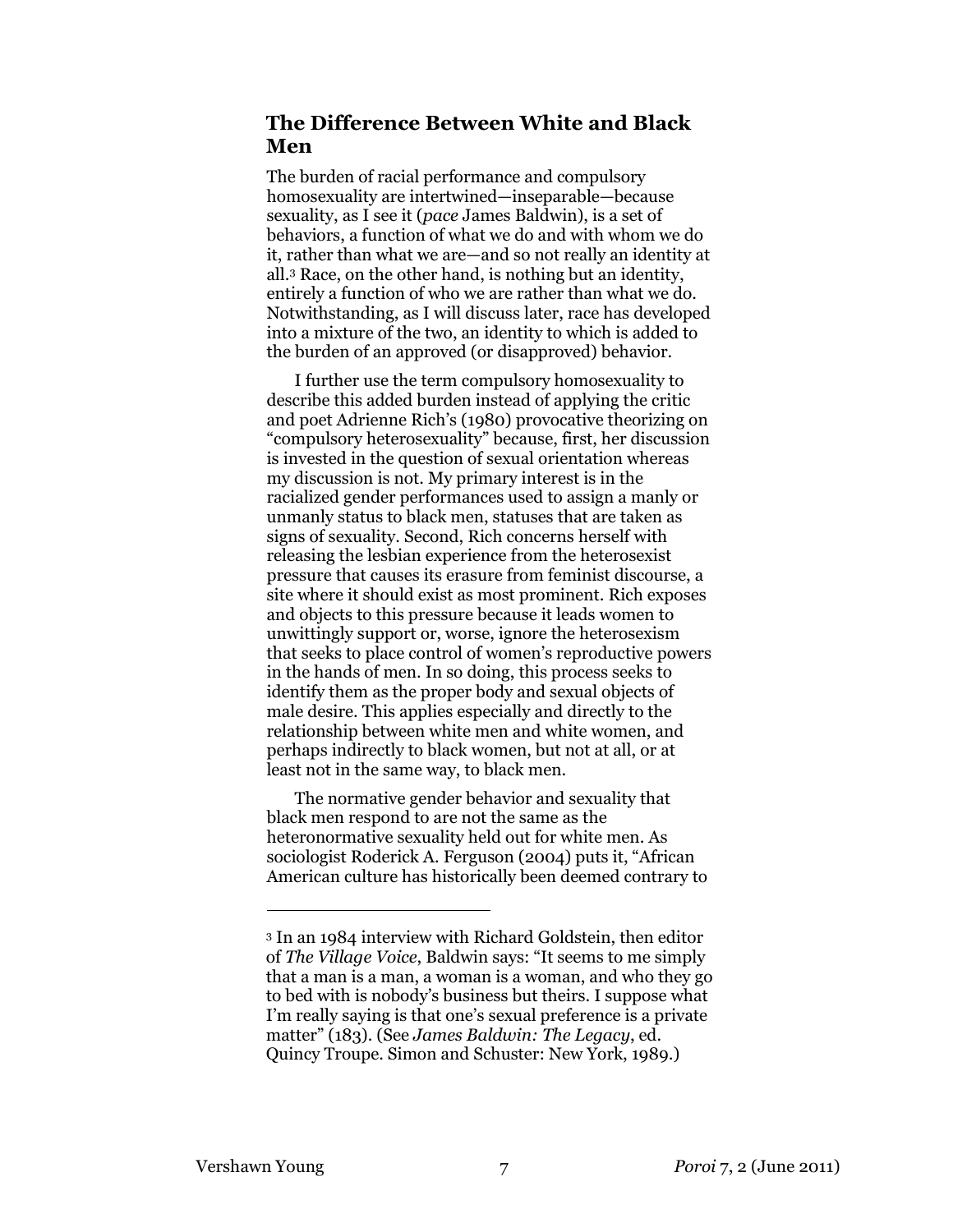the norms of heterosexuality and patriarchy" on the basis of race. Black men thus must always respond to considerations of their racial difference —"the sign of nonheteronormativity presumed to be fundamental to African American culture" (20, 21). That is to say, assigning nonheteronormative behavior to black men historically exists as a way to disenfranchise us from the opportunities reserved for white men in this country and thus from perceptions of "true" manhood, and from that "true" heterosexuality. A major consequence of this disenfranchisement is that it itself produces and perpetuates this nonheteronormativity, which one might better understand in this context as homonormativity.

Marlon Ross's brilliant study Manning the Race (2004) helps to illuminate black men's response to this homonormativity, by pointing out how for us the word man is a verb, a performance, an action, something to achieve. This is illustrated in the command I often heard as a boy -- "man up!" -- when I was acting in ways others perceive as unmanly. Of course, white boys, my white friends tell me, are also subject to such invectives. Nevertheless, the impact of race on blacks is different from the way it affects whites and this difference is most significant. When white men are told to "man up" or given some like command to perform gender, there is no stake in their racial identity. There is no perception that they are any less white if they do not "man up." In this sense, and in view of our historical situation, the insistence to man up for white men is understood as the effort to retain the heterosexuality one believes they have because they are white; for black men it is the effort against the homosexuality others may perceive us to have because we are not white.

This is not to say that black men are exempt from compulsory heterosexuality. To the contrary, we all are subject to the normative expectation of heterosexuality, where variation from that normative expression is deemed deviant, in need of correction, straightening out. What makes the situation different and worse for black men, however, is that we must navigate through zones of contradiction. Ross describes this dilemma that began during legal segregation as "an impossible paradox"— that while the logic of racial difference "insists on black men's natural deficiency as men, it necessarily demands that they adhere and aspire to the social codes established for the conduct of men" (2004, 2). In other words, there was a requirement for black men born into Jim Crow to be men on the basis of gender, yet there was a denial of male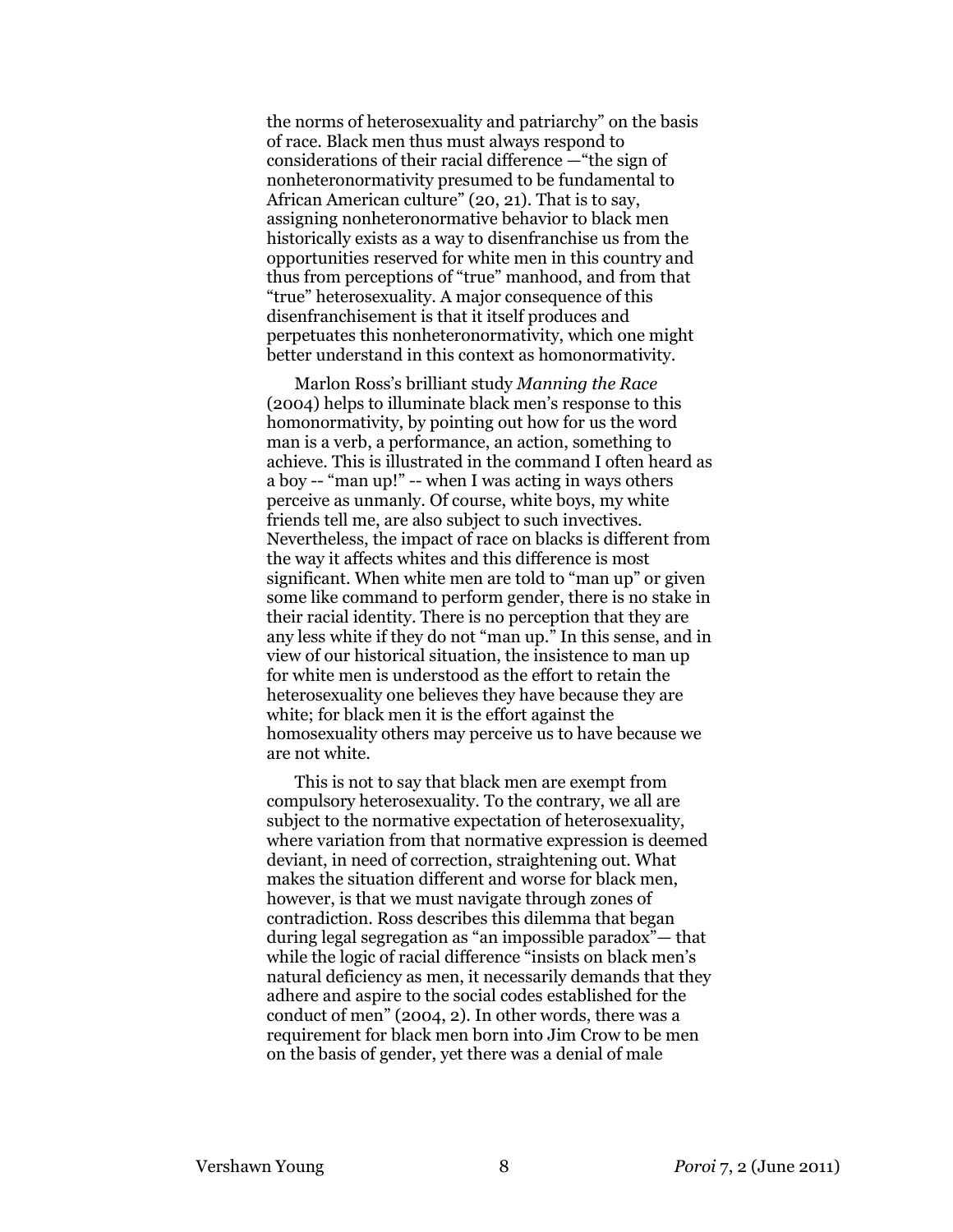privilege because of their race. Although legislation made discrimination against color and heritage illegal, there was an entrenchment of the attachment of unjust stigmas and the codification of signifiers of blackness put upon black male bodies.

Therefore, while for both black and white men the primary task is performing acceptable manhood; for black men, the problem remains how to perform that manhood without abandoning their definition of Blackness. Of course, under Jim Crow they had no choice. The racial infrastructure required that they abandon the performance of manhood publically as to not threaten that structure. Those of us born into desegregation then face an impossible paradox of gender performance: If white men set the standard for mainstream, middle-class masculinity, then black men can try to downplay culturally black characteristics in order to be read as sufficiently male (in a white paradigm); but this puts them at risk at being read at insufficiently black, even though it's required by whites. At the same time, within their own culture, more often than not, if black men do not embrace expressions of blackness, especially those that define black masculinity, they risk being read as both insufficiently male and insufficiently black. As a result, one way to understand black hypermasculinity or exaggerated displays of manliness is as a response to the threat of losing their manhood in a society that privileges the whiteness of masculinity. One way in which to understand the concept of homonormativity in this context is to make black males' inability to meet the norms of manhood appear as typically a circumstance of homosexuals.

# Masculine Performance and Black Class **Difference**

While I believe all black men face this problem, those from the underclass, who desire to increase their class status, are in a precarious position, one where there is a pronounced impact of compulsory homosexuality. Since working–class males exist within a context that is the extreme counter culture to middle-class whiteness, the site of so-called authentic blackness, leaving that site, as they must do to be acceptably middle class, appears as the effort to leave blackness. From this perspective, many feel as though they are leaving a valuable manhood among blacks behind and teetering toward unmanliness. Thus many view aspiring to the middle class as not a way out of a gender or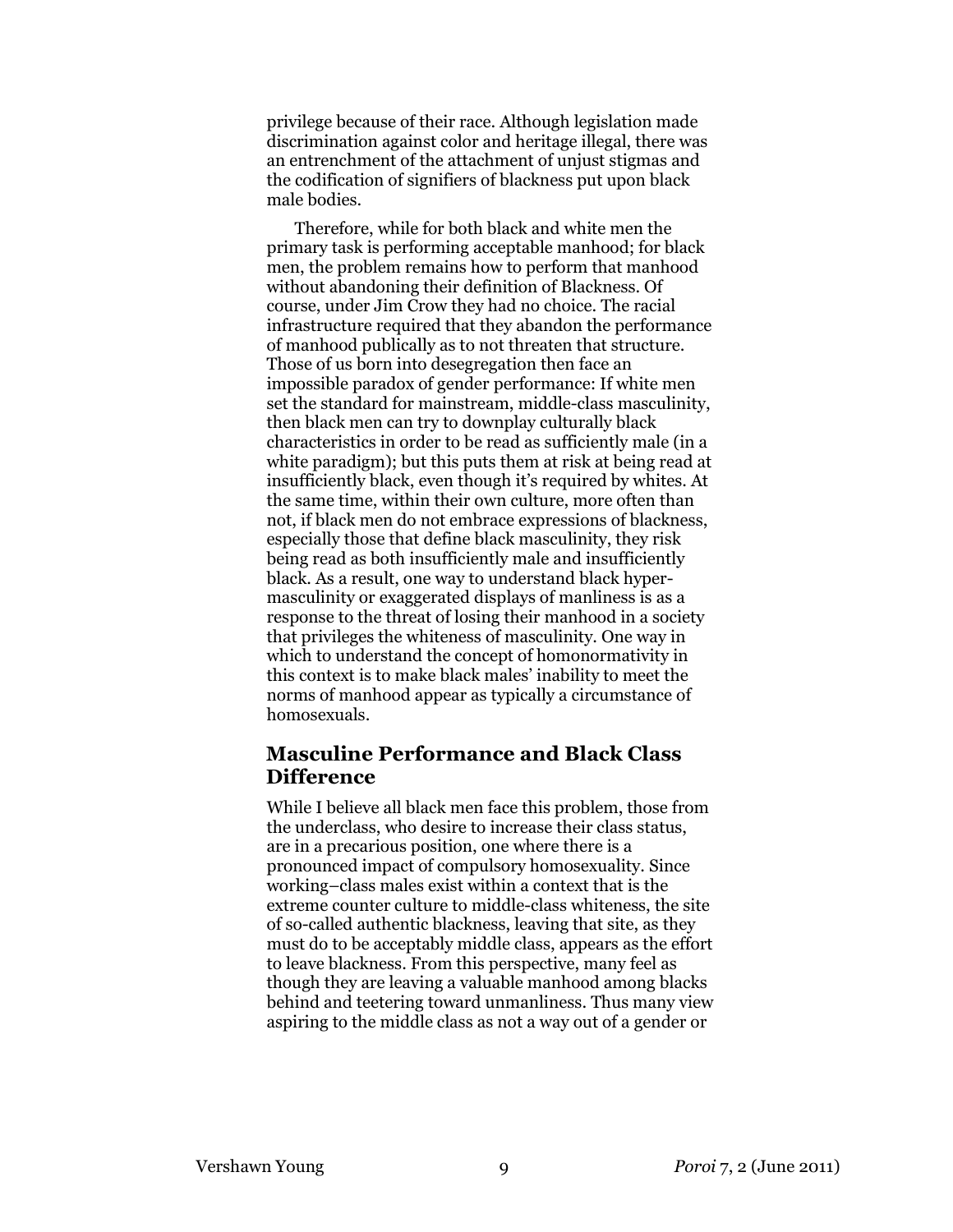racial problem, but as a further entrenchment into that problem.

Middle class males also experience this burden. They are the group that sociologist E. Franklin Frazier says develops "personalities"—gender identities they "have tended to cultivate" amidst whites in order to gain influence and power (1957, 220). Frazier's discussion of middle-class personalities includes a qualification about homosexuality. Frazier writes: "one cannot determine the extent to which homosexuality among [black] males is a result of not being able to play the 'masculine role.'" Frazier confirms that the question of homosexuality is connected to black male gender performance, even if it is "impossible to determine that extent to which homosexuality" (257) is a phenomenon that arises from blacks men's societal position.

Anthropologist Signithia Fordham provides another perspective in her influential ethnography Blacked Out (1996) that helps parse how compulsory homosexuality differentially affects members of different classes or, as I shall use, class orientations in her study of black students at an inner city high school in Washington D.C. Fordham found that academically under-achieving, which I read in the context of school as working-class oriented, and highachieving, or middle-class oriented, black male students, affirm their black masculine identities through different performances that deny homosexuality. Fordham writes that, "the high-achieving males repeatedly took [her] to a well-known sex store…to assure [her] that they were real men" (27, italics mine). These same students also found it necessary for others to see them as "having a steady girlfriend." Even when the parents of one boy did not allow him to date "because of his age," he sought to verify his manhood by untruthfully telling Fordham that on a frequent basis he went to sex shops and that he and "one of his female classmates is 'an item'"  $(174)$ . In contrast to the high-achieving males, "no underachieving male," Fordham writes, "indicated that going to the sex shop or pornography store was a typical part of his after-school routine" (2008, 348). Why in an all black high school did the middle-class oriented males appear to feel the burden to foreground a hyper heterosexual performance (e.g., going to sex shops) more than the working-class oriented males did? Fordham leaves this question open, and I do not have the inclination to answer this question here. Still, the question does direct attention to a point about the loss of racial identity and the middle-class oriented males' gender performance. The other point is that the middle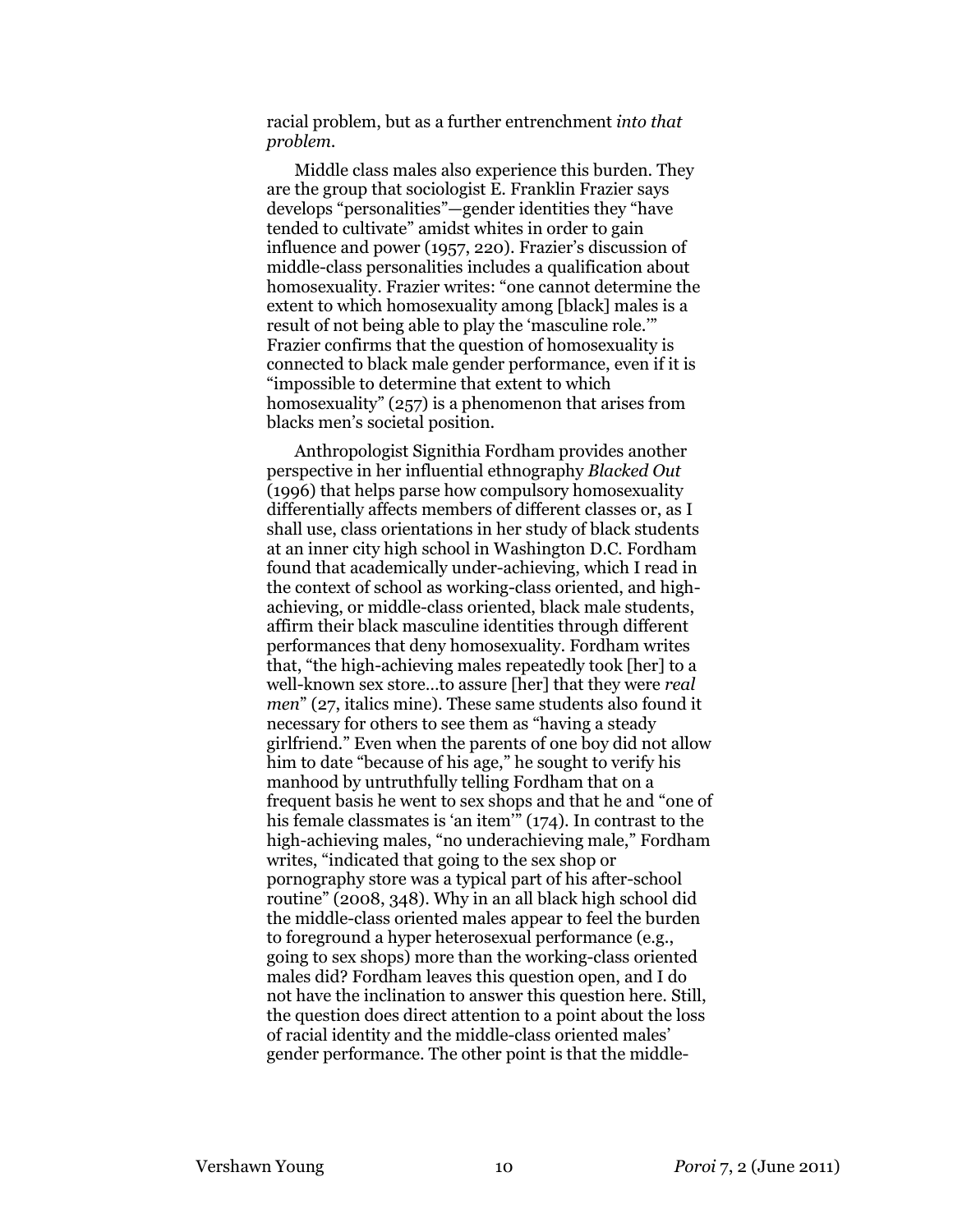class males were undeniably responding to the compulsory homosexuality they feel as a result of having to act like what many may perceive as "white."

 In a her recent essay, "Beyond Capital High," that Fordham writes as a follow up to her study and to clarify gross misappropriations of her "acting white" hypothesis, she resists the notion that acting white is a term blacks use to criticize and demoralize the achievements of their black brothers. Instead, she writes:

[A]cting White is a scripted, even racialized performance, the goal of which is—perhaps unconsciously—something approximating attempted identity theft, not in the colloquial sense of stealing someone's credit card or bank account information but, more critically, in exchange for what is conventionally identified as success, racially defined Black bodies are compelled to perform a White identity by mimicking the cultural, linguistic, and economic practices historically affiliated with the hegemonic rule of Euro-Americans (2008, 234).

According to Fordham, acting white is a racial requirement thrust upon all blacks who want to achieve mainstream success. There is an implicit requirement to remove or downplay black cultural and linguistic practices and take up ones with an association to whites in exchange for success. Thus, Fordham's middle-class oriented black males who have to give up the very characteristics that define black masculinity and manhood feel a compulsion to front a heterosexual performance. Fronting romantic relationships with girls as a rite of passage into black manhood and as a way of securing a masculine identity is also apparent in the case of the under-achieving males. These students, like the high-achieving males, Fordham writes, "are expected to sow wild oats in the process of becoming men" (176). Being linked to "a bevy of girls" (176) and garnering the reputation as a "playboy or ladies' man" is presented as "the[ir] quintessential evidence of manhood" (177). Fordham analyzes these students "approach to dating and mating'" as a "practice game" that is preparing them for participation in a "patriarchal order" (177). Because black men are not seen as rightful heirs of and participants within this patriarchal order, they must struggle to prove they are men by fronting heterosexual relationships, even if they are gay, as recent discussions of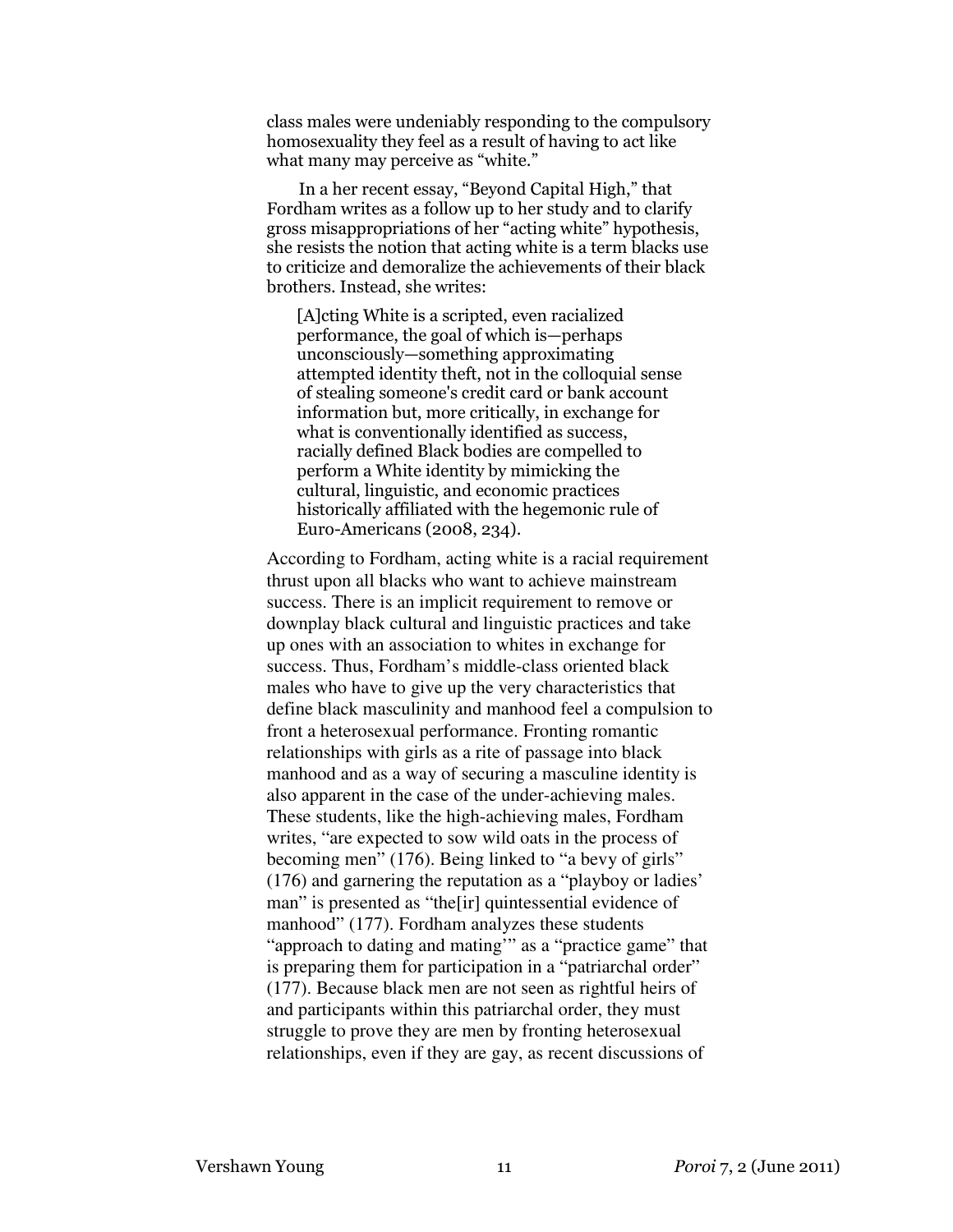the "down-low" illustrate, which is a vernacular term used to describe black men who hide that they have sex with other men, many of whom have public, romantic relationships with women. The down low, or the cover up of their homosexual practice, is an outcome of black males' marginalization within the patriarchal order, because in this order, black homosexuality appears as a confirmation of their inferior racial status.

In his review of Michael Awkward's memoir that I mentioned at the outset, Kenneth Warren concludes that Awkward's self-proclamation of black feminist efforts is "beside the point" in the midst of a feminist "politics more interested in creating a world where women can control their reproductive lives." In relation to the white patriarchal order in which black men function, one might ask a significant question: What would happen to the process of acquiring and performing a black masculine identity if women create a world where they could freely and without scorn, as Warren words it, "decide whether or not to have children with or without a male partner" (2000, 894)? Stated more directly, the question is, "How will black men perform heteronormative masculinity, to act like 'men' if women do not enter into sexual relationships with them?" This question has wide implications for the socialization of black men in mainstream and middle class environments.

Note another example of a high-achieving male in Fordham's study who further attempts to separate himself on the basis of sexuality from other middle-class oriented males. Martin was a student who embraced the term brainiac that his peers would often use to tease the smart kids. However, Martin felt the need to distinguish himself and other male brainiacs from the pervert brainiacs, who were male students Martin perceived as homosexual. Martin cites an example: "I be calling them ['pervert brainiacs'] gay, too. I be calling – I called this guy, Venny – I said, 'Venny, man you be acting a little gay – gay a little bit, man, you better find a girl, man!' And say, 'You want a girl, man, I can hook you up'" (2008).

It is clear from this example that Martin sees a romantic relationship with women as a way to signal a stable masculine identity. It is also a way for a male who some perceive as homosexual, a pervert brainiac, to efface that label. What is more, Martin holds himself up as a male who is highly influential with women – so influential that he can hook Venny up with a girl. In other words, he can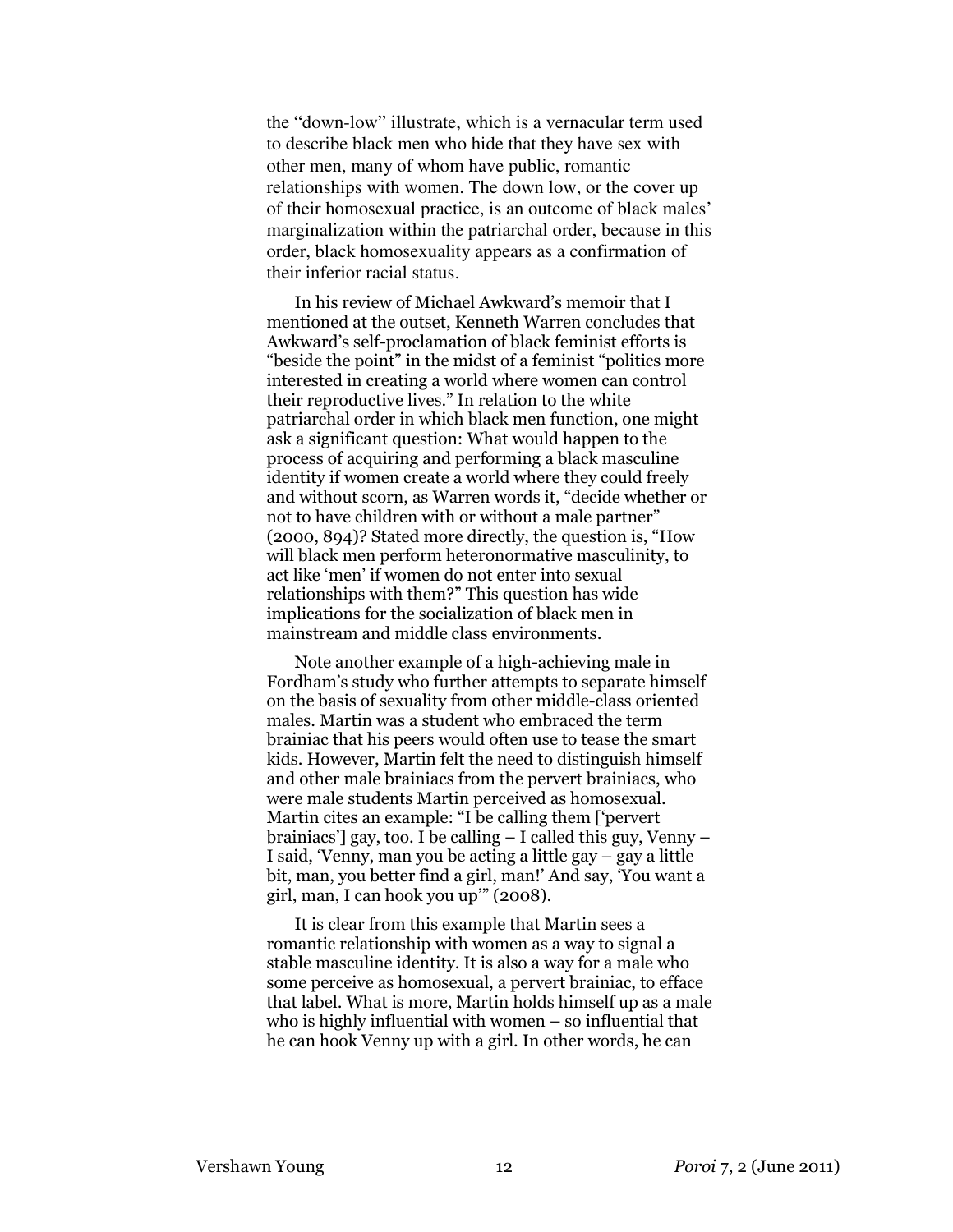get a girl to have a romantic relationship with a pervert braniac. Besides implying a certain amount of masculine charm to get the girl to do this, his comment suggests that he could easily choose a girl for Venny from among those in his harem, indicating a kind of male superiority to female sexual submissiveness. In any case, the black masculine identity must perform romantic domination over women; this is the challenge of being a middle class male that exists in opposition to the mainstream.

 In this sense, when black men adopt the heterosexist practices that oppress others, Adrienne Rich's critique of compulsory heterosexuality applies. Indeed black men can impose compulsory heterosexuality on others, since, as Fordham makes clear, "In a patriarchal society like the United States, there is a 'patriarchal dividend' that accrues to Black males despite their racial subordination" (1994). My claim is that a primary motivation for accepting the "patriarchal dividend," for becoming willing subjects of compulsory heterosexuality and further imposing it on others, is to diminish and counter the burden of compulsory homosexuality.

### Gender Performance in Black Barbershops

Since the black barbershop fosters linguistic engagement among a variety of black men and is a place where we share our goals and discuss our views, and since different types of black males frequent the site, it provides the perfect cultural context to examine some other responses to compulsory homosexuality among black men. Looking at responses in a predominantly or all black environs show that compulsory homosexuality is not a pressure that occurs only in the presence of whites or in sites coded as white, such as schools, or mainstream businesses. Instead, it arises from black men's position in society, which means that no matter the cultural locale, there are potential responses to it. Quincy Mills' ethnography of a barbershop on Chicago's South Side and the two recent popular movies—Barbershop I and Barbershop II: Back in Business, which are also set in Chicago and dramatize the type of the responses Mills writes about, are exemplary case studies.

In both Mills' study and in the Barbershop movies, the most contentious and problematic figure is a black male who is marginalized from the others on the basis of a perception that he lacks sufficient masculinity. Eric is the name of the man in Mills' study; Jimmy is the name of the character in the Barbershop movies. Mills describes Eric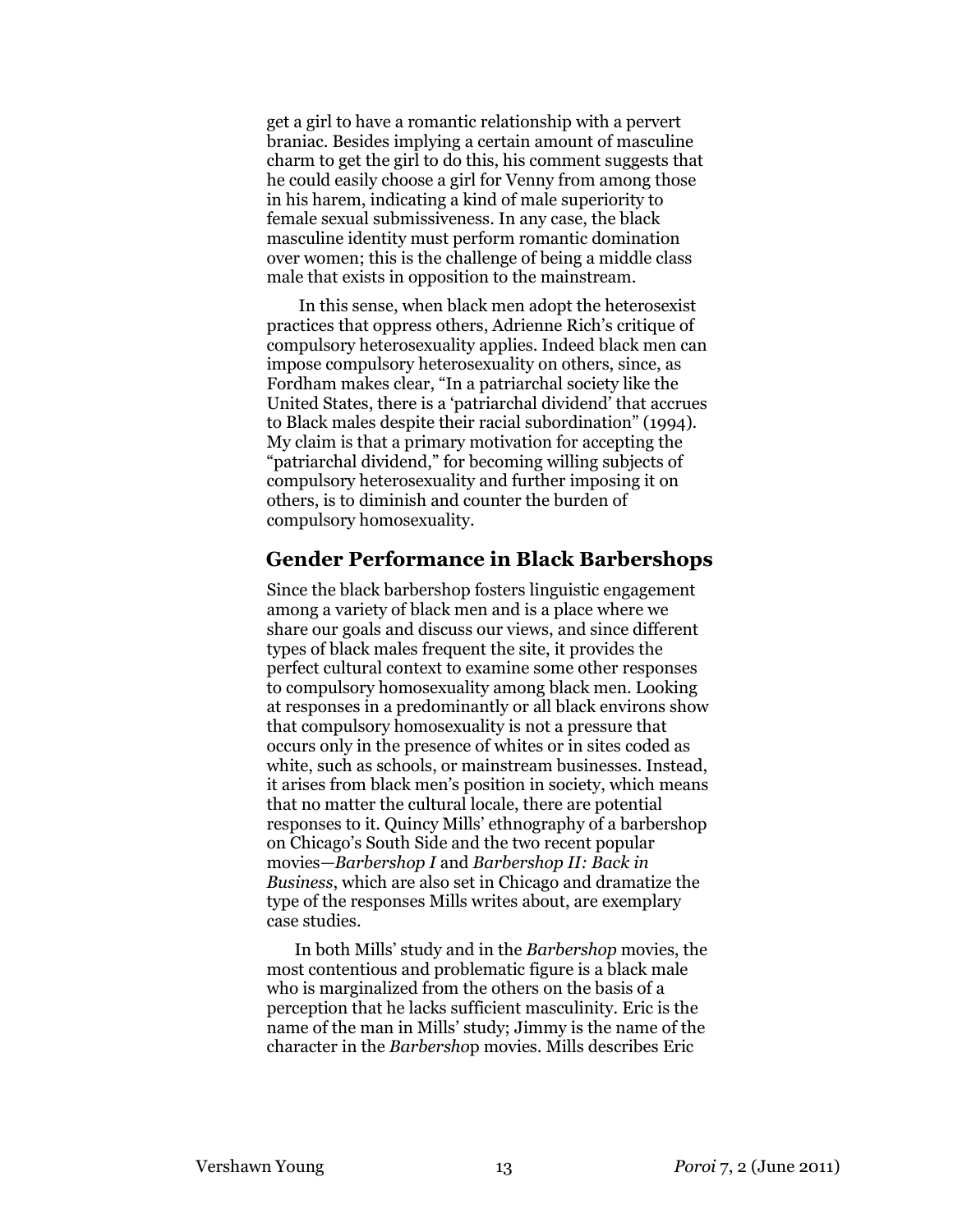as "one of the regulars in the shop." Unlike other patrons, however, "his identity is shrouded in suspicion and innuendo" because "the barbers and many customers assume that Eric is gay." As a result, unlike other regulars who become key players in the discourse community, Mills writes that Eric "is silenced as an agenda setter." "When [he] would initiate conversations, the men would turn away, ignore him, or patronize him for a short while only to move quickly to other topics" (2006). Instead of engaging Eric, they would "act annoyed by his mannerisms and voice." Mills does not describe any particulars of his "voice" and "manner" but it is conclusive that for the others his masculine performance marks him as insufficiently heterosexual or, perhaps more importantly, as insufficiently anti-homosexual.

What is interesting about the other men's perception of Eric's sexuality is that it has no basis in fact; rather, the basis for his identity centers on how he acts. On this point Mills writes: "Eric never came out to me," he says, nor did he to the other men, since "there was no confirmation of his sexual identity in the months [Mills] spent at the shop." The question of Eric's sexuality seems to take on particular pertinence in the face of his education and class interests. We get a sense of this when Mills reports that he "talk[ed] with Eric one day about his education plans," suggesting that Eric is a young man, a college student, one with dreams of prosperity and leisure. In this regard Mills goes on to say that at least "once, during one of Eric's long narratives about places he'd seen and plans for his future travel, one of [the other men] whispered to [Mills], 'He's a little fruity'" (2006). Eric's academic goals and his past and impending travels are indeed signifiers of his class aspirations. It is naïve to think that these are the only reasons for his estrangement, as the others had intents on being content with little and had resentment for Eric for wanting more in his life.

What the other black men are unfortunately reading in Eric's behavior and speech is a desire to give up his blackness and his masculinity in exchange for success. What they fail to realize, is that it is wrongheaded for them to view Eric as less black and masculine, and it is also wrongheaded to view their ignorance as a problem that begins or ends with them and to ignore how they are responding to the larger cultural terrain. The class difference is not only read as a sexual difference, but a racial one as well. This difference is made all the more clear in the films Barbershop I and Barbershop II, where Jimmy's (portrayed by Sean Patrick Thomas)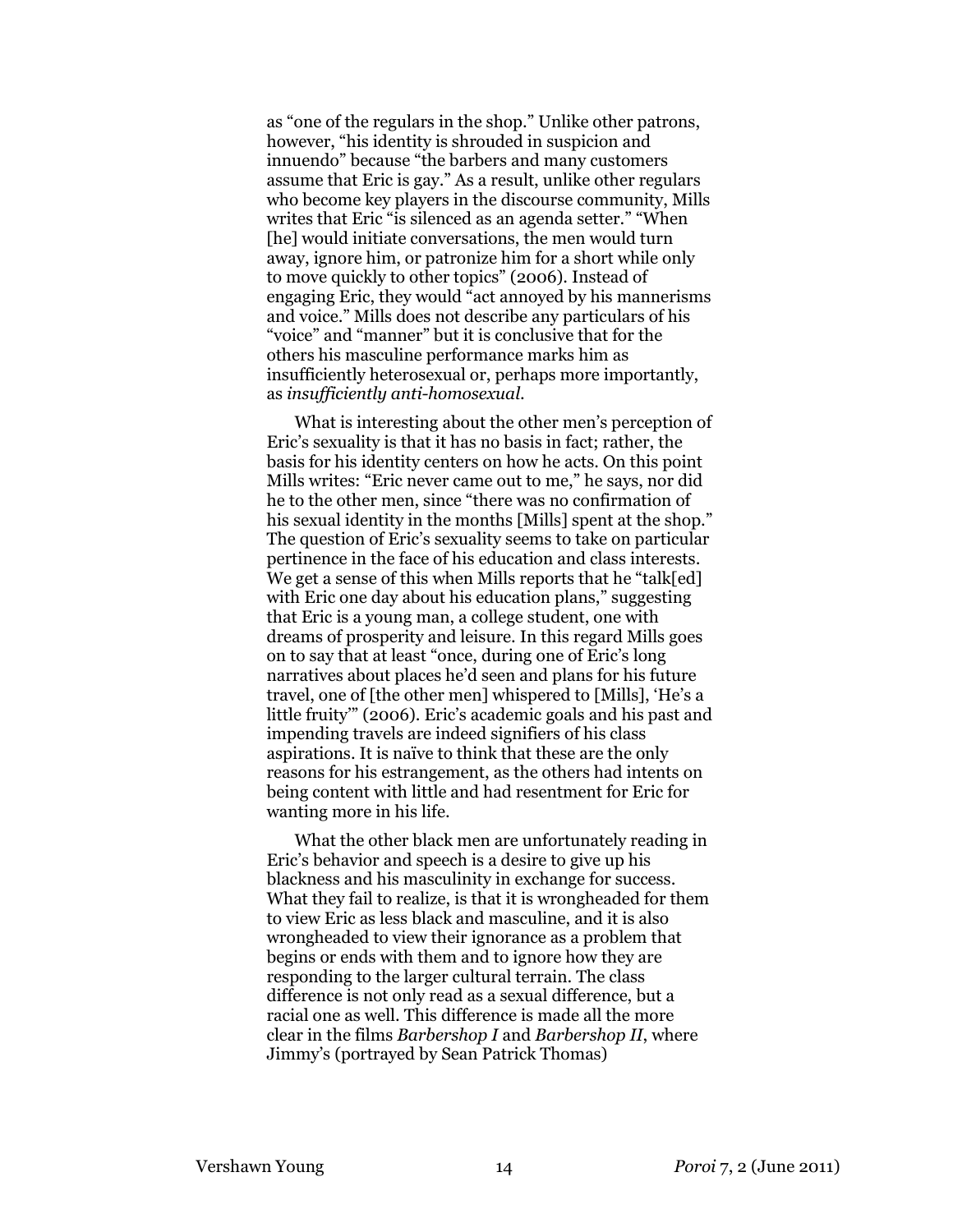representation is different from the other men, at odds with them; and not only with them, but with the one white male in the movie who "acts black" and the only black female barber. Jimmy's portrayal is that of an antagonizer, wielding his language habits and knowledge over the others, trying to subordinate them; but on more than one occasion, his nemesis, Ricky (portrayed by Michael Ealy), a ghetto boy and a three-time felon shows him up as wrong. In the movie, Ricky does not directly accuse him of being gay, but Jimmy's portrayal is outside of the realm of explicit heterosexuality. He is not given any kind of female love interest in either movie nor is he involved in any conversations that would indicate heterosexual interest. Within the first few minutes of the movie, the narrative represents all the other men as heterosexual through either discourse or behavior. I argue that the representation of black men throughout the film constitutes a response to compulsory homosexuality. For example, about ten minutes into the film a black male customer makes the claim during a discussion that a woman's "Ass is like money -- you can never have too much." He thus begins a discussion that solidifies the heterosexuality of all those who participate. All the black men in the shop perform heterosexual masculinity, except for one, Jimmy.

After the customer's statement, the barbershop proprietor and male lead in the movie Calvin (portrayed by Ice Cube) yells: "Yo', Rick. Yo'. School these boys on your philosophy about ass. You know, cuz' they can't distinguish between a woman with a big ass and a big ass woman."

Ricky obliges by extending a metaphor of rhetoric, philosophy, and mathematics, saying: "It's a ratio," that "If you measure around a woman's waist, and you measure 'round that ass; you come up with a ratio of about three five." Urged to give an example he cites a black woman of size, Mother Love, who the men appear to have sexual distaste for because she is a "big ass woman." They give the name "Jennifer Lopez" as one they would like to taste because she is a "woman with a big ass." Just as in Mills' ethnography where Eric is absent from sexual conversations that others use to front heterosexuality, so too is Jimmy conspicuously absent from the discussion. A camera shot shows him outside about to make a call on a cell phone. The only white barber, Isaac (portrayed by Troy Garity), arrives, and thus was also not a part of the conversation, but there is no exclusion of him from a heterosexual representation. He wears a Du-rag, jogging suit with big, silver and gold jewelry, which is reminiscent of rappers like Run DMC, and his black girlfriend drops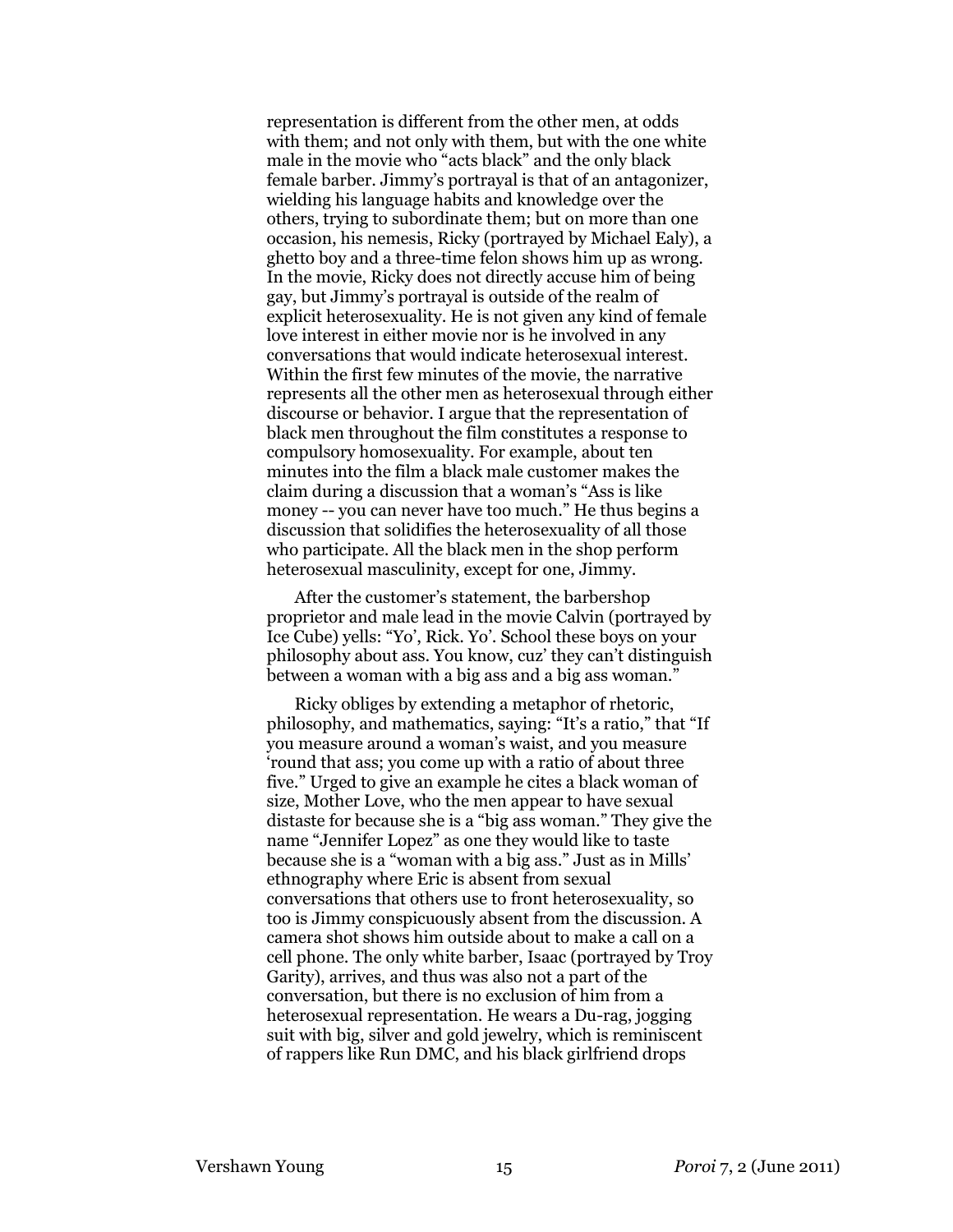him off while listening to rap music. He steps out of the car, grabs his black girlfriend's behind, and gives her a long, involved French kiss. There is a shot of her behind as she walks to the car and Isaac ogles her with attention to her anatomy. Jimmy looks on in disgust at the scene. What is interesting about this scene is that the white male barber establishes his heterosexuality and masculinity on the very terms of black masculine behavior that are arguably rendered unavailable to Jimmy as a middle-class oriented black man. This illustrates the extent to which white men can move through and appropriate various performances of racialized masculinity. There is a restriction of the performance of masculinity for black men and other men of color, which breeds detrimental consequences. Inside the shop, Jimmy and Isaac engage in their routine conflict about race:

Isaac: Man, don't hate on me just cuz you a sellout.

**Jimmy:** You got the black girlfriend, you got the pimped-out ride, and I'm a sell out? Man you ain't nothin' but a mistrel show turned on his ear. Al Jolson in a FuBu hat. Blackface for the new millennium.

Isaac: With all your higher education, why the only thing you talk about is me?

**Jimmy:** Cuz you don't belong here. The white barbershop is uptown.

Isaac: You know what I think…You wish you were me. You wish you had my fly ass girlfriend, and my pimped-out ride. Man, you even wish you had my clothes, my style, my walk. Why you think my fly ass girl ain't with you. Cuz yo' little bitch ass can't compete.

Jimmy: Well, I got news for you WHITEBOY, you're not black.

Isaac: Jimmy, I'm blacker than you, and what's messed up is that on your best day you could never be me.

Although the directorial intention of this scene is not to be ironic, for some spectators, at least for me, it is deeply ironic. Isaac's racial identity is never unstable or at risk. His coworkers simply accuse him of being out of play ("the white barbershop is uptown"). Jimmy never says, "You're not white enough." Nor could Jimmy respond to Isaac's statement "I'm blacker than you" with "So what, I'm whiter than you." No racial or gender benefit to that claim in that context exists for Jimmy, though there are benefits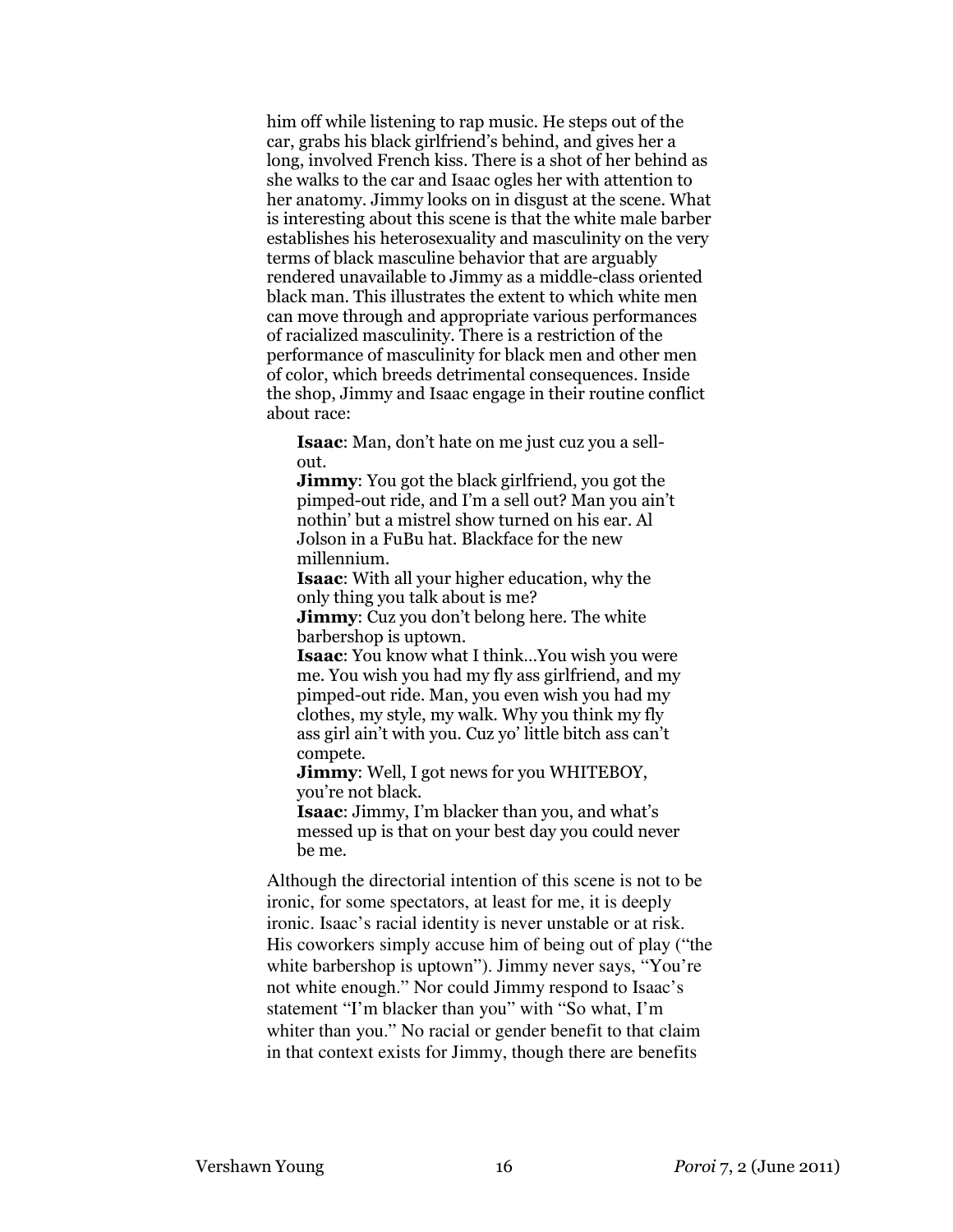to Isaac's claim. And notice further how Isaac's construction of blackness is thoroughly working class and with a connection to heterosexuality that constitutes a "pimped out ride" and "fly ass girlfriend." He says that Jimmy desires to have his life, but Jimmy's failure is in Isaac's words, "cuz yo' little bitch ass can't compete." Thus, the white character effeminizes Jimmy because of lack of racial characteristics that should substantiate his masculinity. Indeed, Isaac's insult to Jimmy—"you could never be me"— is sad but true. As a middle-class oriented male, Jimmy could never be Isaac. Middle-class black men seeking influence among mainstream whites can be black enough to mark their race but must guard against being too black, lest face exclusion from the club of masculinity. If they seek influence among the black underclass or identification with them, like some rap artists, they have to guard against being too white.

# Conclusion

I began this essay, by pointing out that both press readers for my book suggested that I write explicitly about my sexuality, not (I hope) for voyeuristic purposes, nor to pry into my sexual practice, but to enhance my theorizing about the relationship among class, masculinity and race. The first reader writes that I'm coy about my sexuality, leaving it unnamed, while the second reviewer not only speculates, but also insinuates that I am in sexual conflict. He compares me to Mexican-American author Richard Rodriguez and writes that Rodriguez is an interesting example for me "in more ways than one." It is the image of Rodriguez "admiring" "brown male bodies" that evidently makes him "an interesting example" for me, since it recalls my own admiration of black men. This reader suggests that these black men not only represent to me the cultural performance I long for, but are also a means for me to obtain it. The readers imply that I believe (but suppress) that the blackness I cannot achieve through racial performance can indeed be mine through homosexual performance. Indeed, it seems they read my loss and longing for a black masculinity as homonormative, as typical of the black homosexual. To accept this status, it is implied, would mean I might be able to reconcile and perhaps accept the black racial status with my own gender performance within the white masculine context from which my masculine loss and mourning arise.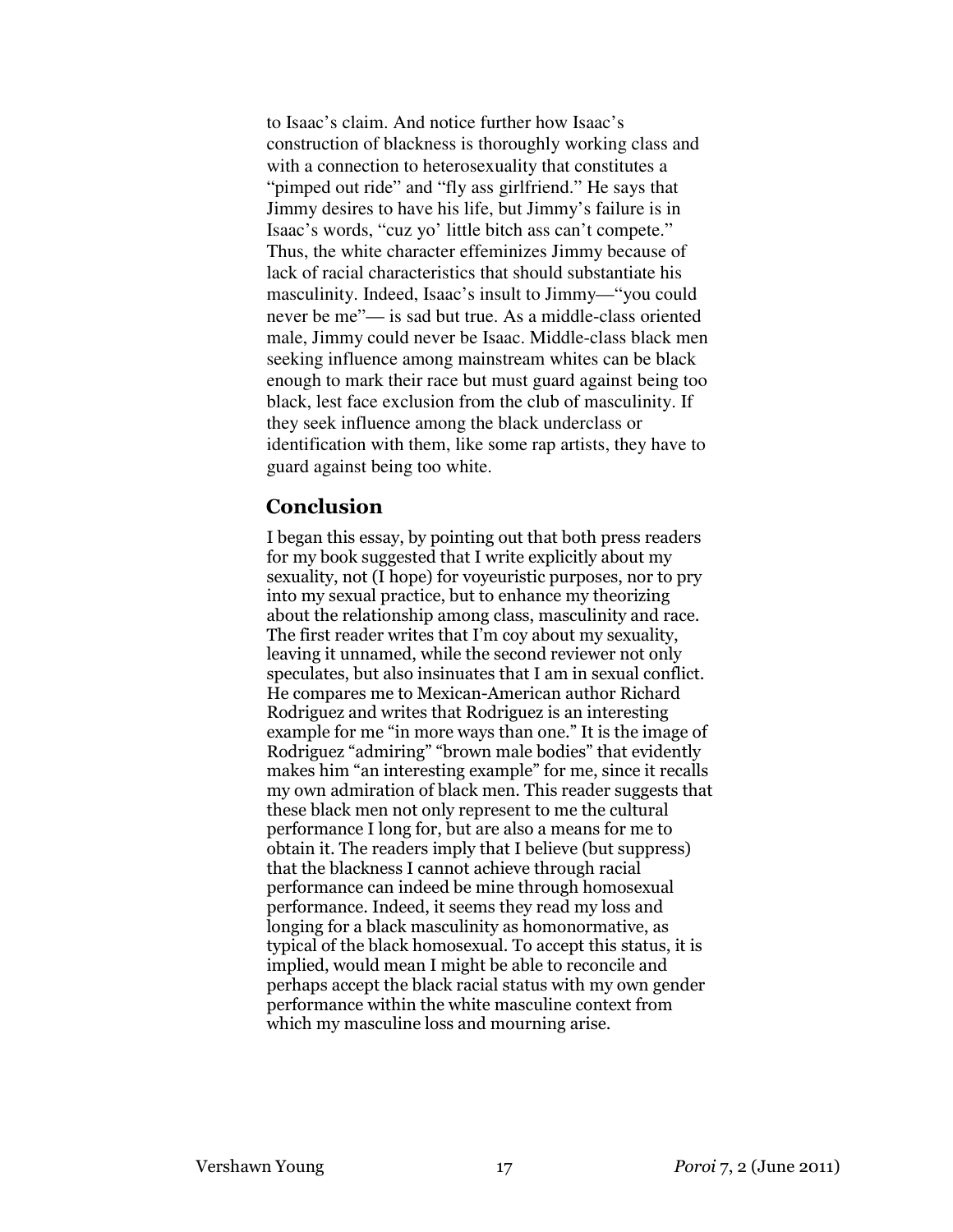I do not highlight these readers' points to quibble with their queries or speculative insinuations. To the contrary, what I believe the readers may not see is why I left the question of sexuality open. I wanted to render obvious some of the societal circumstances that lead not only to the masculine performances of the so-called "faggot," ones like Eric and Jimmy, and the so-called niggas, like Ricky, Calvin and the barbers in Mills's study, but to a slew of what Frazier calls "personalities" that often go under theorized. The factors that beget these performances and thus the personalities themselves are distributed across class lines. Personalities found among middle class males are unlikely found in the exact same formation among the underclass.

Thus my "coyness" about my sexuality is performative. That is to say, my book performs, that is becomes, the gender problem I discuss, since not naming my sexuality, prompts the readers to speculate. They are performing the very phenomenon I describe in the book and here. Your Average Nigga and this essay are for me not only responses to compulsory homosexuality; it is also a challenge to it. For not claiming an explicit sexuality makes the dilemma more evident. Some may take this to mean I am a gay person and ask: Why would a straight person not name his sexuality? What negative consequences does he have to avoid? Or, some may read my efforts as that of a straight man attempting to engage the work of an empathetic ally. But really, as I see it, both readings are manifestations of compulsory homosexuality. My attempt, to be very clear, is to pinpoint the inherent flaws in the masculine performances discussed, inauthenticating them all, and making the task to identify and illustrate them and the question asked, not whether he is straight or gay, but (pace James Baldwin), "What compels various performances of masculinity and masculine conflict and why?"

# **References**

- Awkward, Michael. Scenes of Instruction: A Memoir. Duke: Durham, 1999.
- Baldwin, James. "Here Be Dragons." The Price of the Ticket: James Baldwin Collected Nonfiction, 1948- 1985. St Martin Press: New York, 1985.
- Barbershop. Directed by Tim Story. 2002. MGM. DVD.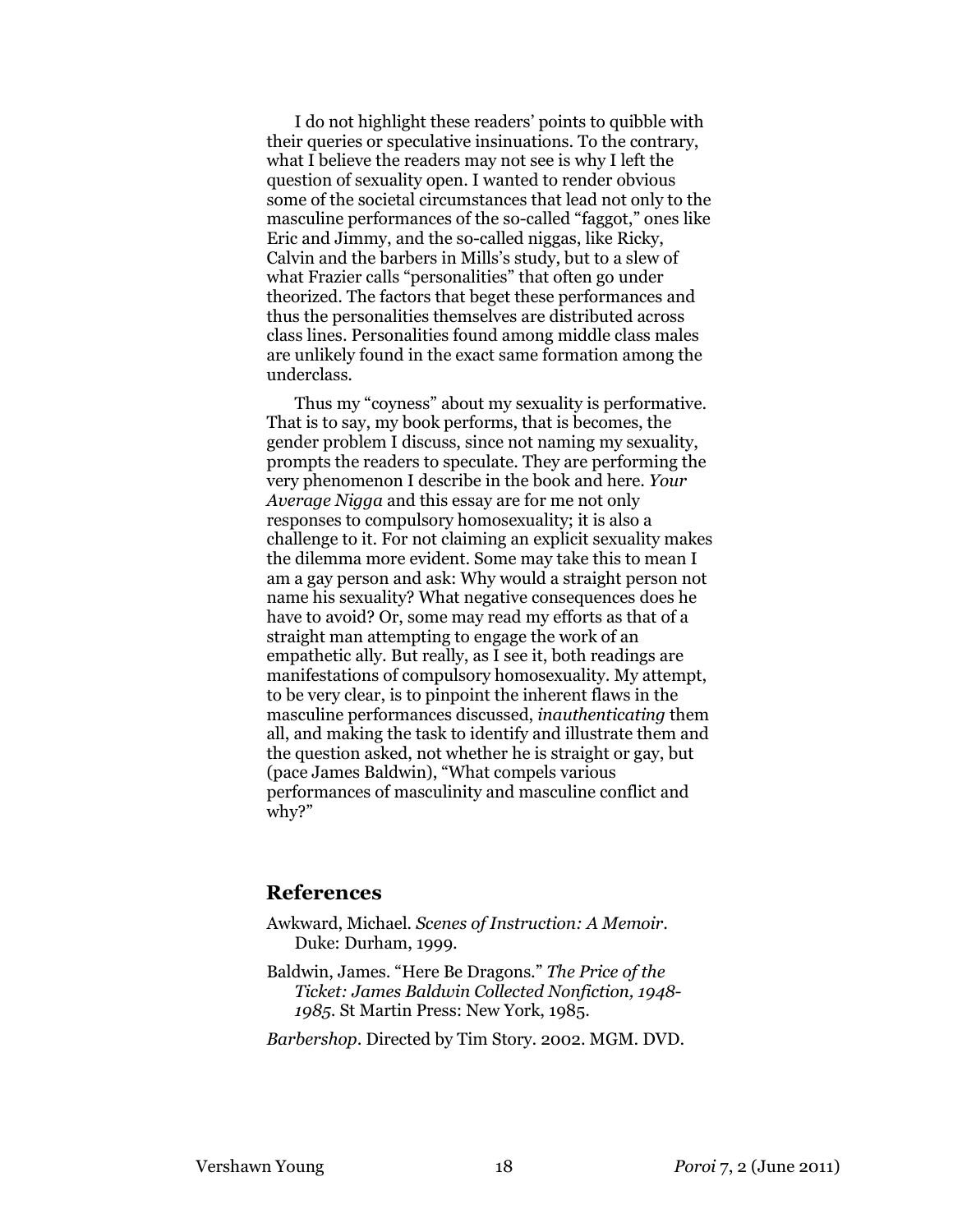- Barbershop 2: Back in Business. Directed by Kevin Rodney Sullivan. 2004. MGM. DVD.
- Ferguson, Roderick, A. Aberrations In Black: Toward A Queer Of Color Critique. University of Minnesota: Minneapolis, 2003.
- Fordham, Signithia. "Beyond Capital High: On Dual Citizenship and the Strange Career of 'Acting White.'" Anthropology & Education Quarterly. Vol 39: no 3 (Sept 2008). 227–246.
- --- Black Out: Dilemmas of Race, Identity, and Success at Capital High. The University of Chicago Press: Chicago, 1996.
- Frazier, E. Franklin. Black Bourgeoisie. 1957. Free Press: New York, 1997.
- Johnson, E. Patrick. Appropriating Blackness: Performance and the Politics of Authenticity. Duke University Press: Durham, 2003.
- ---"'Quare' Studies, or, (Almost) Everything I Know about Queer Studies I Learned from My Grandmother." Text and Performance Quarterly. Vol 21: no 1 (2001). 1-25.
- Mills, Quincy. "Truth and Soul: Black Talk in the Barbershop" Ed. Harris-Lacewell. Barbershops, Bibles and BET: Everyday Talk and Black Political Thought. Princeton University Press: Princeton, 2006.
- Munoz, Jose Esteban. Disidentifications: Queers of Color and the Performance of Politics. University of Minnesota Press: Minneapolis, 1999.
- Osborne, Peter and Lynne Segal. "Gender as Performance: An Interview with Judith Butler." Eds. Stephen Olbrys Gencarella and Phaedra C. Pezzullo. Readings on Rhetoric and Performance. Stata Publishing Inc: State College, 2010.
- Rich, Adrienne. "Compulsory Heterosexuality and the Lesbian Existence." Blood, Bread, and Poetry. Norton Paperback: New York, 1994.
- Ross, Marlon. Manning the Race: Reforming Black Men in the Jim Crow Era. New York University Press: New York, 2004.
- Schechner, Richard. Performance Studies: An Introduction. Second Edition. Routledge: New York, 2002.
- Sedgwick, Eve Kosofsky. Epistemology of the Closet.